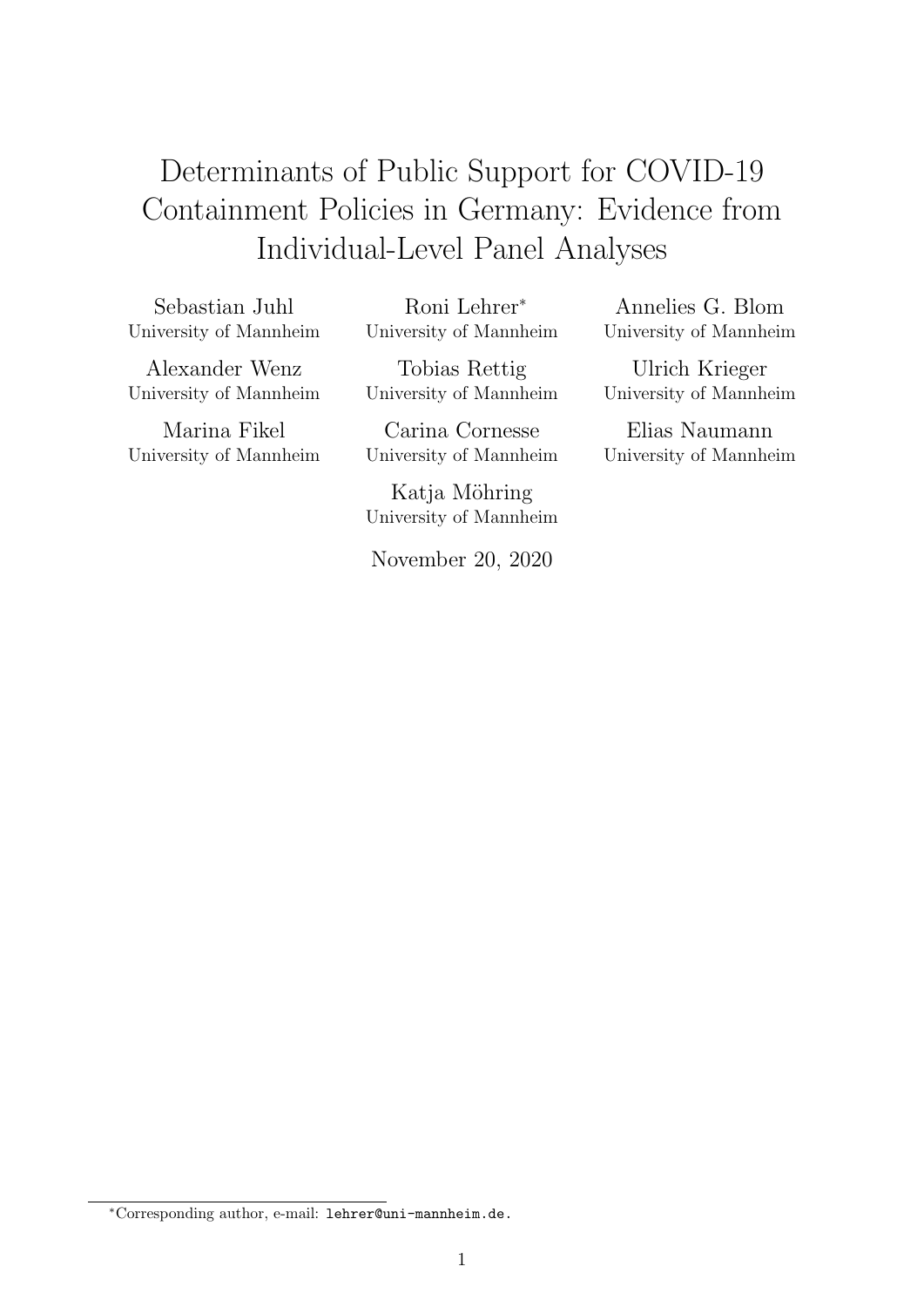## Determinants of Public Support for COVID-19 Containment Policies in

## Germany: Evidence from Individual-Level Panel Analyses

#### Abstract

What determines public support for far-reaching policy measures to prevent a rapid spread of the severe acute respiratory syndrome coronavirus 2 (SARS-CoV-2)? Relying on sixteen weeks of daily individual-level panel data (March to July 2020) from the Mannheim Corona Study, we investigate to what extent Germans approved containment measures, including the closure of educational and childcare institutions and a general curfew. We trace back support to levels of regional Corona incident rates, individual threat perceptions, and the personal economic situation during the pandemic. We also report that individual characteristics such as age, educational background, pre-existing health conditions, and the political orientation are not consistently associated with higher support for containment measures. Since public support is a crucial ingredient of democratic governance, our results provide novel and highly relevant insights that help scholars and policy-makers to understand citizen attitudes and develop appropriate policy responses in times of crisis.

Word count: 6860 words

The outbreak and rapid spread of the severe acute respiratory syndrome coronavirus 2 (SARS-CoV-2) at the beginning of the year 2020 poses an extraordinary challenge for governments and societies around the globe. At least since the World Health Organization (WHO) classified the COVID-19 outbreak as a global pandemic in March 2020 [\(World Health Organization,](#page-25-0) [2020\)](#page-25-0), executive authorities worldwide designed and swiftly implemented various far-reaching containment measures that drastically affected national economies and the everyday life of billions of people.

While Germany initially pursued a containment strategy that aimed at isolating infected people and tracing their contacts but avoided strict measures that would affect a larger proportion of the inhabitants, national and state-level authorities quickly changed their strategy in March 2020 as the count of confirmed new cases per day ran into thousands. From then on, several unprecedented and strict policies were enacted at the national and the state level which aimed at minimizing physical social contacts – including the prohibition of large events and closures of large parts of the economy as well as schools, universities, and borders – in an attempt to slow down the spread of the novel coronavirus.

Although these measures drastically affected the everyday life of the German citizens and partially suspended fundamental democratic liberties, executive authorities justified the re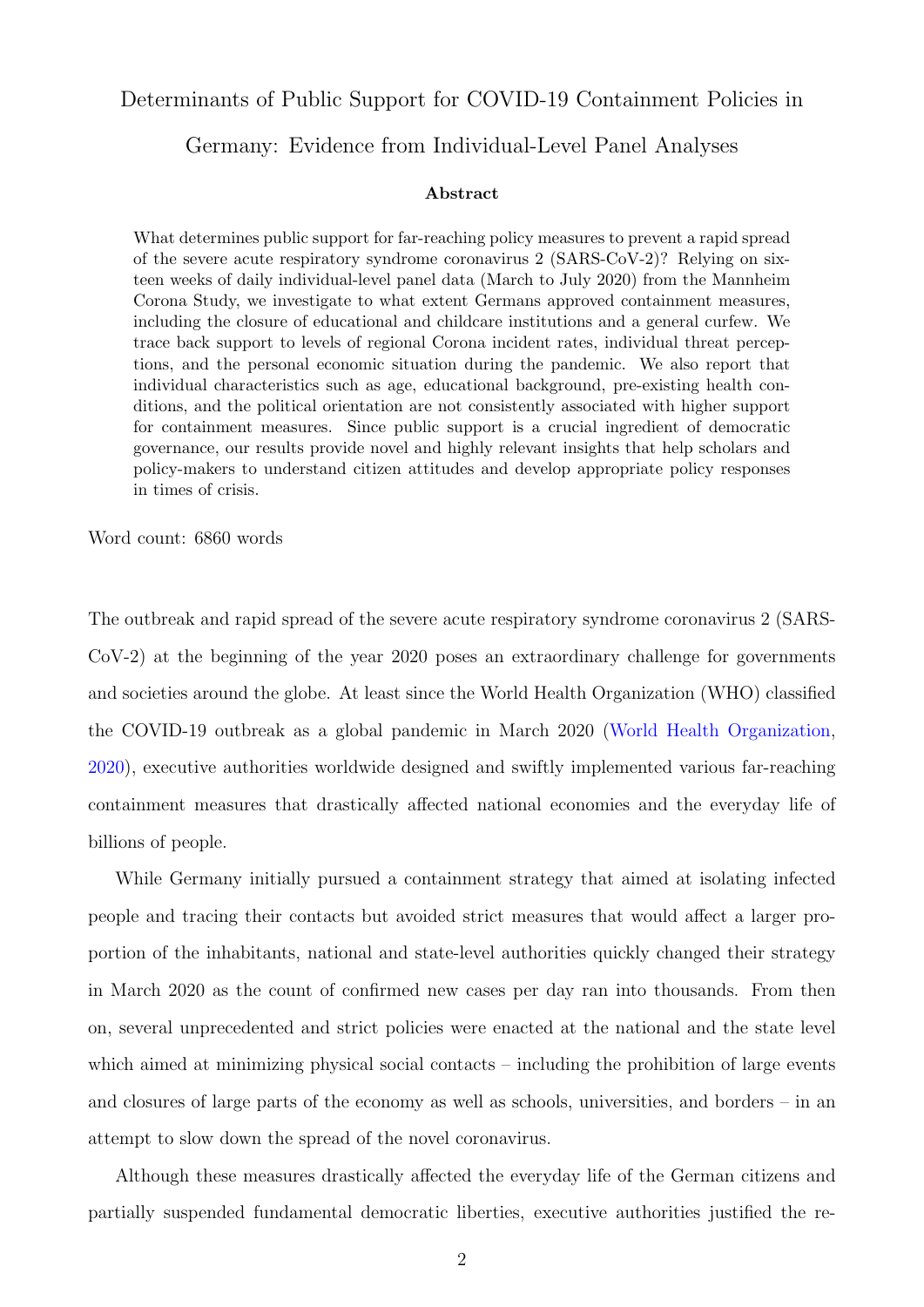sponse with reference to the fatal consequences of even slight delays for the security and health of the citizens. At the same time, the success of the containment strategy crucially hinges on the behavior of the people and the public support for the measures enacted.

Yet, despite the importance of public approval, we know very little about its individual-level determinants.<sup>[1](#page-2-0)</sup> Against this background, the present study utilizes individual-level panel data from the Mannheim Corona Study (MCS) which relies on a probability-based sample of the German population [\(Blom et al.,](#page-22-0) [2020\)](#page-22-0). By focusing on the initial outbreak of the pandemic in Germany, we analyze the approval rates of different publicly debated policy measures and explore the impact of the local incidence rates as well as different social, economic, political, and psychological predictors on the individual support for these policies.

Our panel study reveals that, while the initial support even for very strict confinement measures such as school closures was exceptionally high, it started to decline after the first two weeks. Moreover, our analysis demonstrates that, besides the local occurrence of infections, social, economic, and psychological factors are important predictors for the individual approval of restrictive policy measures.

Besides their academic value, our results also have important implications that are of interest to political decision-makers. We conjecture that the strong public support reported here was one of the main reasons for the comparatively low number of COVID-19 related deaths in Germany. However, the rapid decline in the measures' approval rates hints at reasons why the COVID-19 incidence picked up again in the summer of 2020.

# COVID-19 Incidences and Support for Containment Measures in Germany

Except for some rather small early local outbreaks, the nation-wide COVID-19 infection rates in Germany began to increase exponentially in March 2020. Health authorities reported record highs of newly confirmed infections virtually every day (see Figure [1\)](#page-3-0). As it was no longer possible to clearly trace back the chain of transmission in each instance, German executives at the state-level and the federal-level swiftly changed their containment strategies. They no

<span id="page-2-0"></span><sup>&</sup>lt;sup>1</sup>For a notable exception, see [Vezzoni et al.](#page-24-0) [\(2020\)](#page-24-0) who study changes in public opinion during the COVID-19 pandemic in Italy.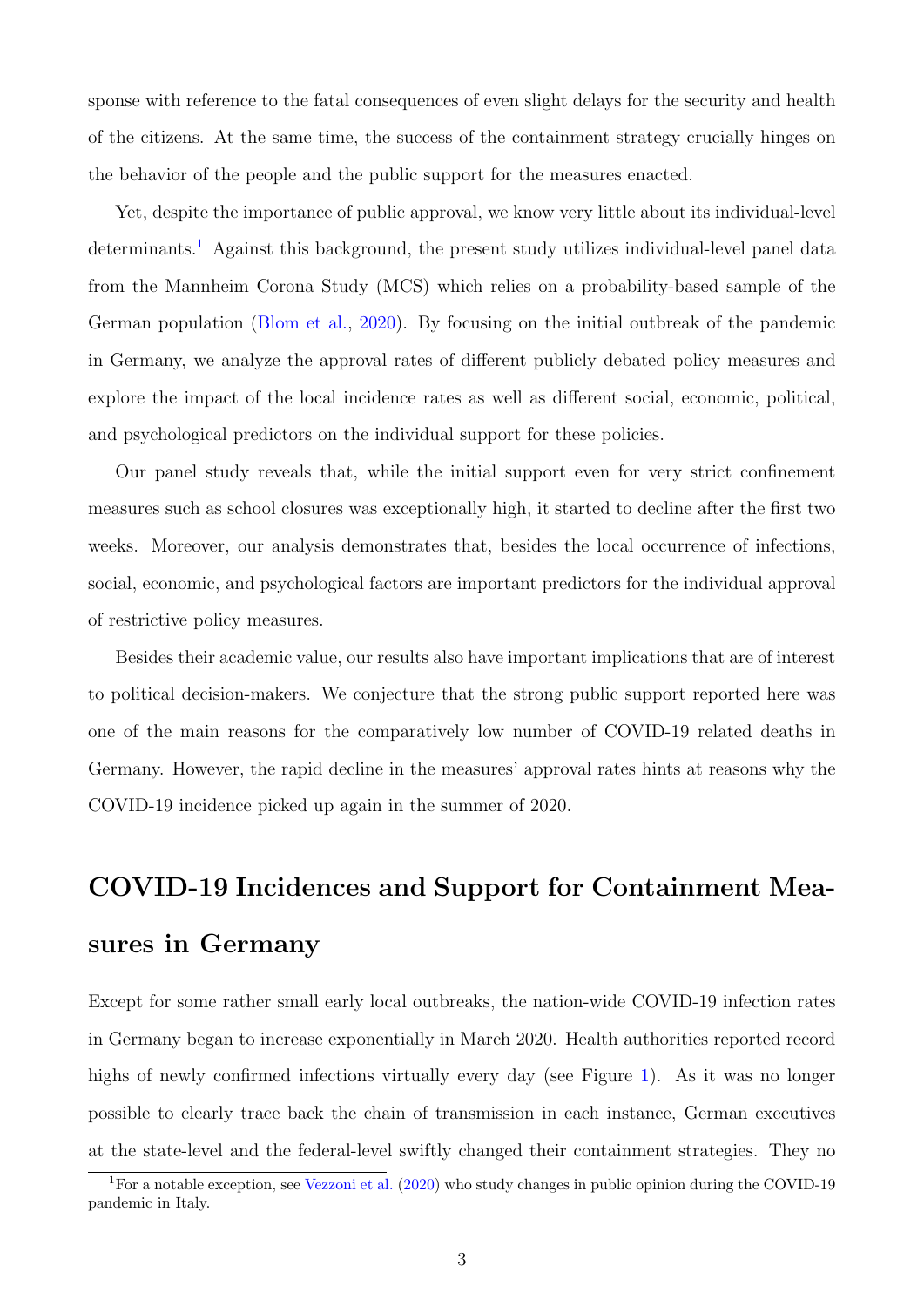<span id="page-3-0"></span>

Figure 1: Dynamics in COVID-19 incidences and support for containment measures in Germany

longer merely called for public awareness and sought to isolate confirmed cases (e.g., [Naumann](#page-23-0) [et al.,](#page-23-0) [2020\)](#page-23-0). Several new policies were enacted that aimed at restricting travel and minimizing in-person contacts among citizens. By mid-March, Germany began to close its national borders and enforced strict physical distancing policies, including the closure of schools, universities, childcare facilities, businesses, cultural institutions, and restaurants. However, a general curfew as many other European countries like Italy, Spain, and France issued was never declared.

Especially the closure of schools and childcare facilities was a salient and controversially debated topic at the onset of the pandemic in Germany. Whereas proponents of this policy argued that these institutions could play a decisive role in the exponential dissemination of the virus since social distancing practices and the correct use of face masks cannot be enforced easily, its opponents emphasized the burden these closures impose on children and their parents.

Figure [1](#page-3-0) presents public opinion data on several containment policies that were collected by the MCS (see below) from late March to early July 2020. It shows that, shortly after the enactment of nation-wide containment policies in March, there was an astonishingly high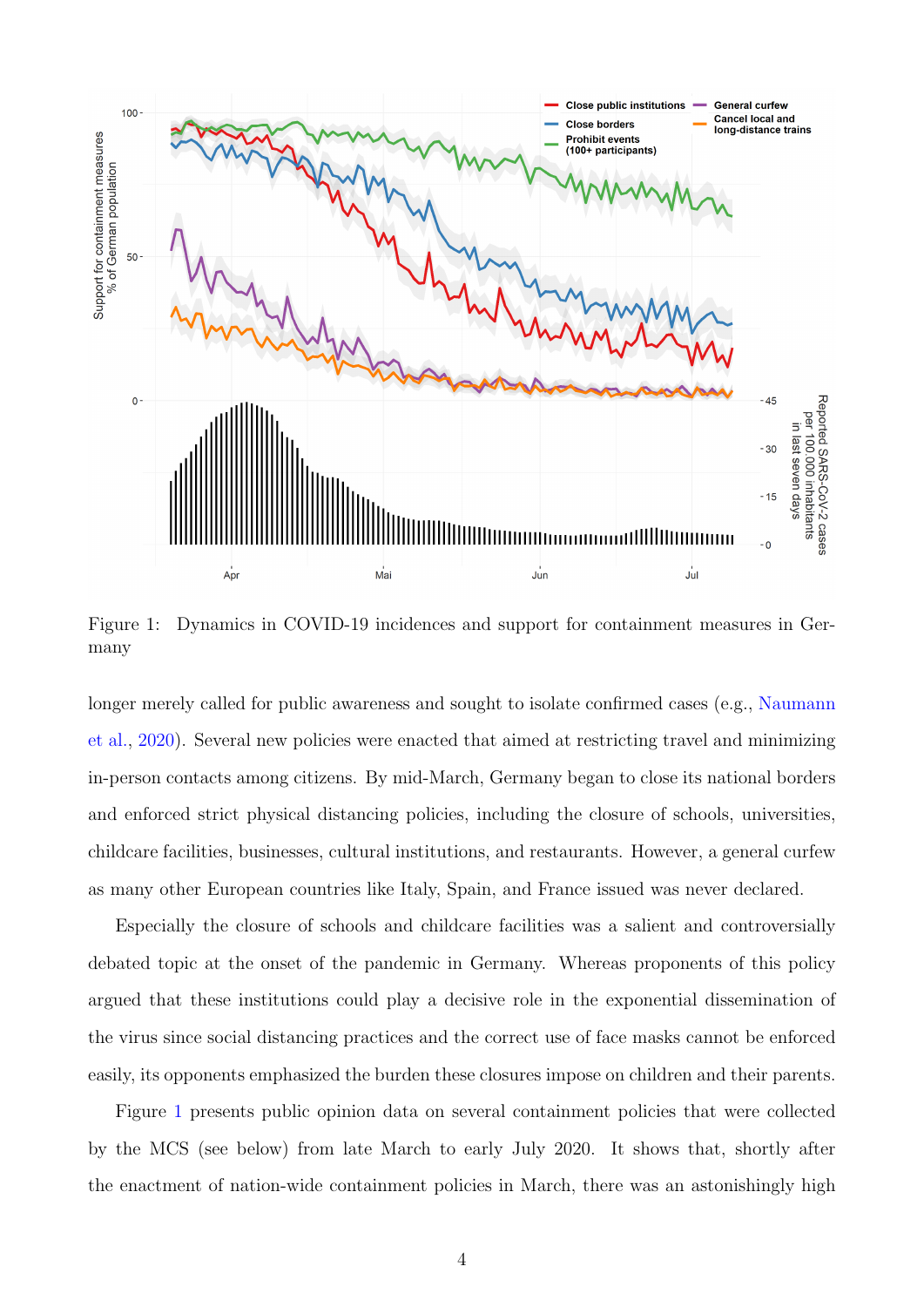support for even very strict policies. Measures such as border closures, the prohibition of events with more than 100 participants, and the closure of public institutions – including schools, universities, and childcare facilities – were all supported by more than 90% of the German population. We even see that a majority of the population reports to be in favor of a general curfew at the end of March. At the same time, the data also suggest that, even in March, there was little support for bringing the public transportation system to a halt.

Overall, the measures taken by governments were very effective as the number of confirmed cases decreased quickly by late April. At the same time, Figure [1](#page-3-0) also shows that the support for all containment policies started to decrease (see also [Naumann et al.,](#page-23-0) [2020\)](#page-23-0). Public support for containment policies, thus, seems to be correlated with the reported COVID-19 incidences. However, public approval rates for the different measures decreased at individual velocities. While the share of people in favor of a curfew already started to shrink at the end of March, the support for the ban of events with more than 100 participants remained stable until May and then merely decreases at a very modest rate over time. This suggests that COVID-19 incidences do not solely determine public support for containment measures.

Below, we develop theoretical expectations and provide empirical evidence that (local) COVID-19 incidences are a driving factor of public opinion with respect to containment policies. Further, we argue and show evidence that the individual costs different containment policies entail co-determine which measures citizens support and which they oppose.

# Who Supports Which Policy?

All containment measures' purpose is to curtail the spread of COVID-19. They attempt do so by limiting citizens' direct interactions and thereby drastically interfere with their regular (social, educational, or professional) lives which entails significant costs on citizens. These containment measure costs are the central feature which we exploit to derive expectations about public support for containment policies. Further, these containment measure costs differ between citizens, e.g., because school closure affect a family with children differently than a single-person household. It is this *heterogeneity in containment measure costs* that we rely on to derive what personal characteristics are associated with higher or lower support for certain containment measures and the number of containment measures in general. Below, we first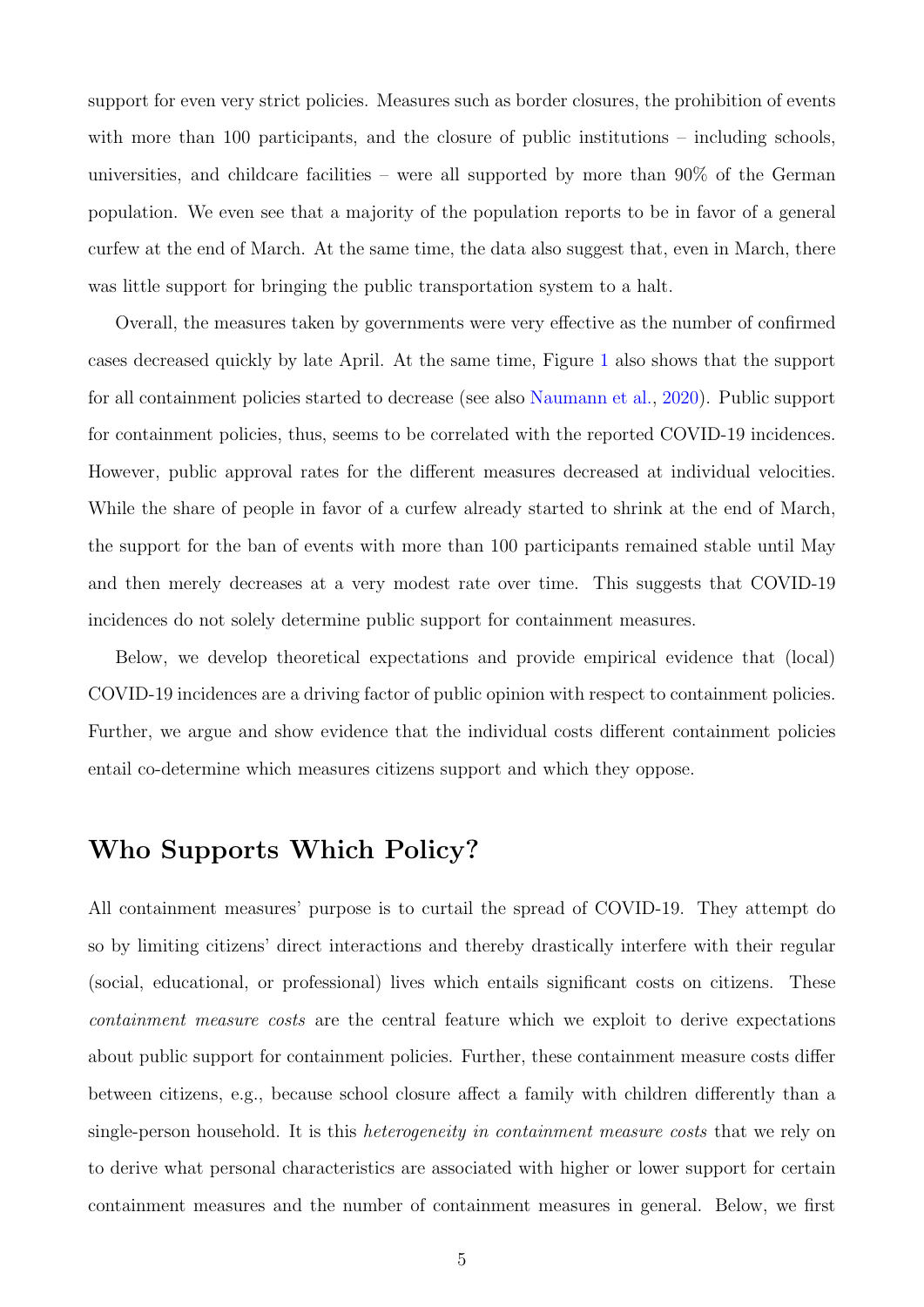turn to circumstances that we expect to make citizens more (or less) likely to support various containment measures. Then, we focus on expectations about who is more (or less) likely to support public institution closures and a general curfew – two policies heavily discussed since the outbreak of the COVID-19 pandemic in Germany.

# Expectations about the Support for Containment Measures in General

As a fundamental mechanism, and following the depiction in Figure [1,](#page-3-0) we expect to find a strong relationship between the Corona incidence rates and the aggregate support for containment measures in general. Irrespective of the policy at hand, a rise in the number of confirmed COVID-19 infections boosts public support for stricter policies as it increases the costs of not acting relative to the costs the containment measures entail.

To facilitate studying the heterogeneity of containment measure costs and their effects on public support for these policies, we categorize sources of heterogeneity into four groups: socio-economic attributes, the individual health condition, psychological factors, and political preferences.

Socio-economic attributes. Individuals' socio-economic background potentially affect the approval of containment measures in several ways. The main reason for this is that there is an asymmetric effect of COVID-19 policies and hence heterogeneous containment measure costs for different societal groups. Möhring et al.  $(2020b)$  $(2020b)$ , for example, show that educational background and income affect the risk of job loss, partial income loss, and the possibility to work remotely. In particular, they find that low income groups are more likely to work on-site which increases their infection risk. Lower levels of education also strongly increase the risk of job loss or short-time work. Besides this, the authors also suggest that the pandemic and the policy responses have an adverse impact on gender equality, e.g., because women reduced their working hours more often than men to compensate for the closure of childcare facilities (see also Hipp and Bünning, [2020\)](#page-23-2). Consequently, we expect a person's educational background, income, and gender to affect the support for different containment measures.

Health condition. The SARS-CoV-2 virus poses a particular threat for citizens with preexisting health problems or chronic diseases. In fact, studies from different regions worldwide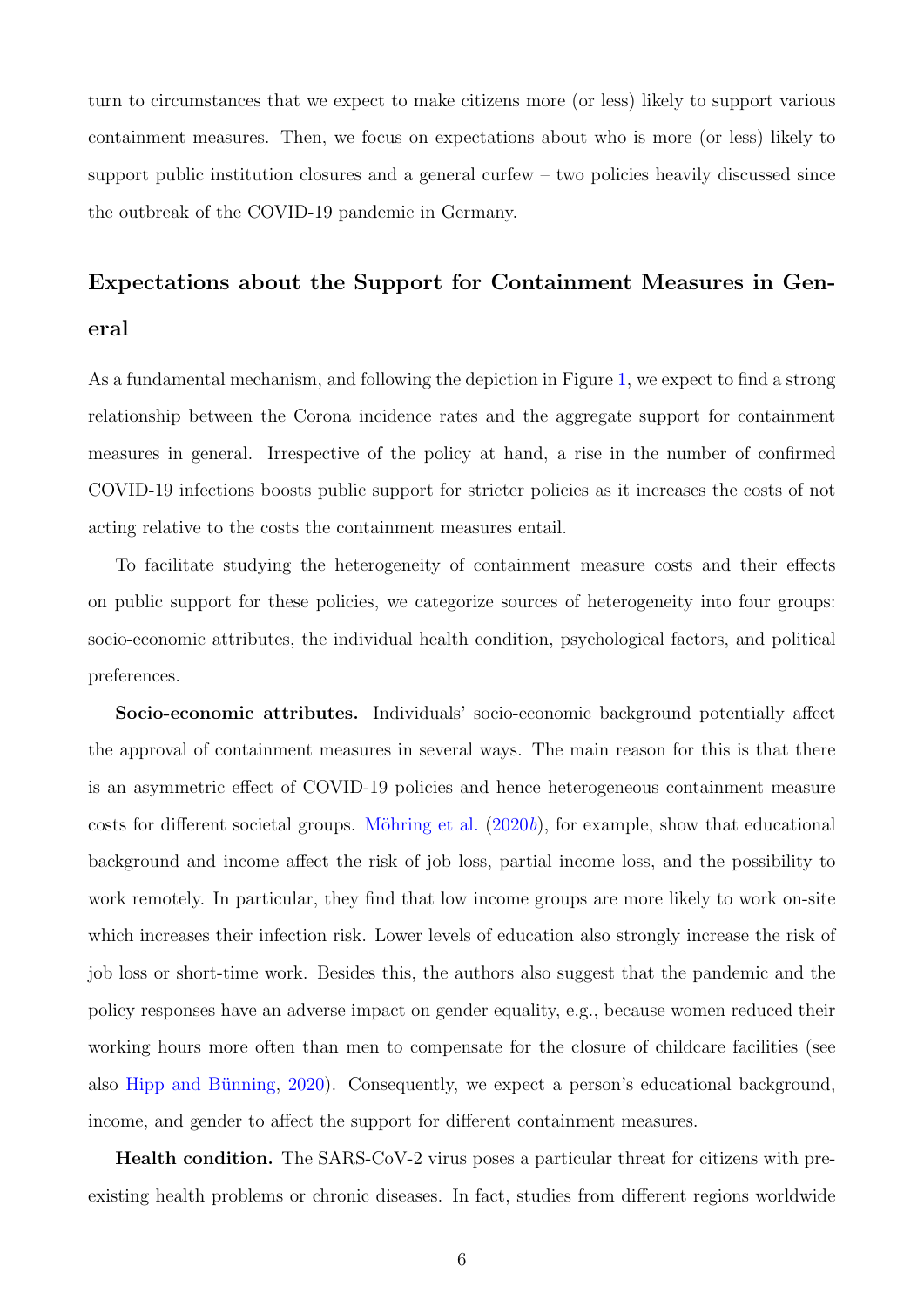suggest that hospitalized patients with comorbidities yield poorer clinical outcomes than patients that do not suffer from additional health issues (e.g., [Sanyaolu et al.,](#page-24-1) [2020;](#page-24-1) [Yang et al.,](#page-25-1) [2020\)](#page-25-1). It also has been shown that the mortality rate of elderly patients is much higher as compared to younger age groups (e.g., [Lee et al.,](#page-23-3) [2020\)](#page-23-3). Given the increased risk of a severe or even fatal course of an infection, we expect higher age groups and individuals who suffer from comorbidities such as hypertension, diabetes, or cardiovascular disease to be more likely to approve even strict containment measures as these groups face particularly high expected costs of not implementing such measures.

Psychological factors. Irrespective of the actual development of the pandemic and personal circumstances such as the presence of comorbidities, individuals differ their perception of COVID-19. Whereas some individuals regard the SARS-CoV-2 virus as a serious threat the government needs to address with strict containment measures, others feel less threatened by the virus, i.e., estimate containment measure costs to be relatively high compared to the expected costs of being diagnosed with COVID-19. Citizens who belong to the latter group do not want the government to strongly interfere in their everyday life. Our expectation is, therefore, that people who perceive the virus as a greater threat will be more inclined to support strict policy measures.

Political preferences. Of course, political leanings and orientations potentially determine the support for containment measures as well. However, given the uniqueness of the pandemic and the implementation of strict policies unparalleled in modern democracies, several political interpretations of the pandemic are feasible: First, containment measures can be perceived to re-enforce social injustices by increasing the hardship on poorer citizens more severely than on richer citizen. This reading of containment measures implies a rather left-wing opposition to them. Second, containment measures can be understood to cause severe economic losses which would imply a right-wing opposition to taking action against COVID-19. Third, containment measures can be seen as a severe attack on civil liberties and democracy leading to a centristdemocratic opposition to curtailing citizen rights.

Besides these expectations concerning containment measures in general, we also study the support for two policies in greater detail. First, the closure of public institutions, including schools and childcare facilities, which has been hotly debated throughout the pandemic. Second,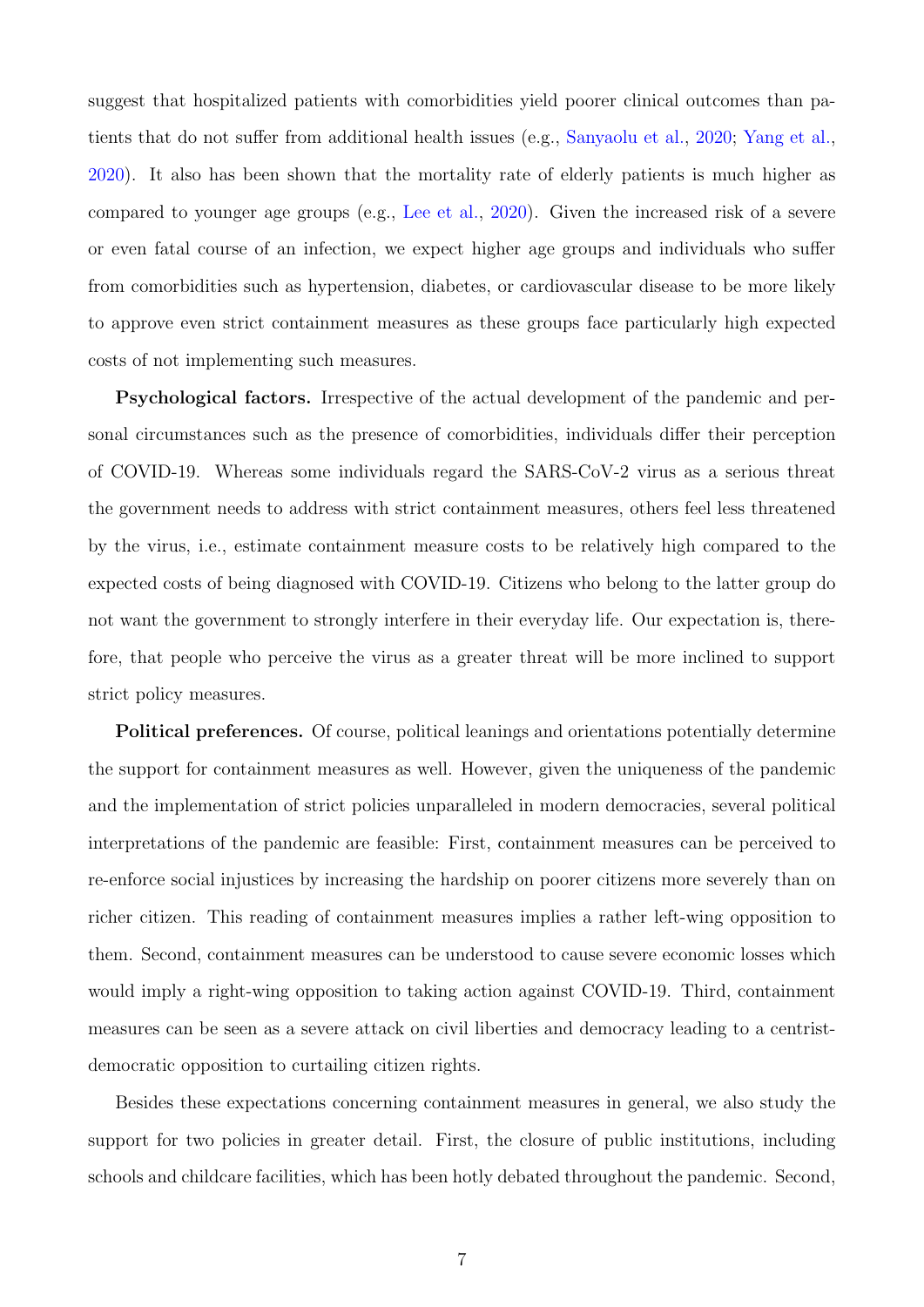a general curfew as it was imposed on citizens in several European countries, yet, not in Germany. We therefore study the support for these two controversial containment measures more comprehensively.

## Expectations about Support for Public Institution Closures

Clearly, the closure of public institutions like schools, universities, and childcare facilities im-pose higher containment measure costs on parents, particularly parents of young children.<sup>[2](#page-7-0)</sup> If these institutions are closed, parents are forced to restructure their daily routines and organize alternative care arrangements. Especially if all members of the household are working full-time, the closure of schools and childcare facilities entails high costs for them (e.g., Zoch, Bächmann [and Vicari,](#page-25-2) [2020\)](#page-25-2). Therefore, we expect that citizens who live in a household with a child are more likely to oppose school closures.

Yet, school and daycare closures do not only have implications for the directly affected households. Möhring et al.  $(2020a, 12)$  $(2020a, 12)$  indicates that the vast majority of German children that previously were in third-party care, were cared for by a household member when public institutions were closed. This comes, almost inevitably, with a loss of working hours, particularly in industries in which parents cannot combine caring for children at home with working remotely (see also Zoch, Bächmann and Vicari, [2020\)](#page-25-2). As a consequence, not only parents are affected but also their colleagues whose working routine can be severely disturbed by the shortage of staff. We, thus, expect citizens who work in industries that do not generally allow for remote work to be more likely to oppose the closure of public institutions such as schools and daycare centers.

Furthermore, Hipp and Bünning [\(2020\)](#page-23-2) provide empirical evidence showing that in a majority of German households, women take on the additional care responsibilities. Since women worked less hours before the pandemic too, this need not imply that women cut short their working hours more than men. Yet, it implies that a loss of schools and childcare options imposes an additional hurdle for many women to work as many hours as men do. We, therefore, expect that women are less likely to support the closure of public institutions.

<span id="page-7-0"></span><sup>2</sup>Even though we use the term "parents" for simplicity, the argument applies to all adults who live in a household with a child.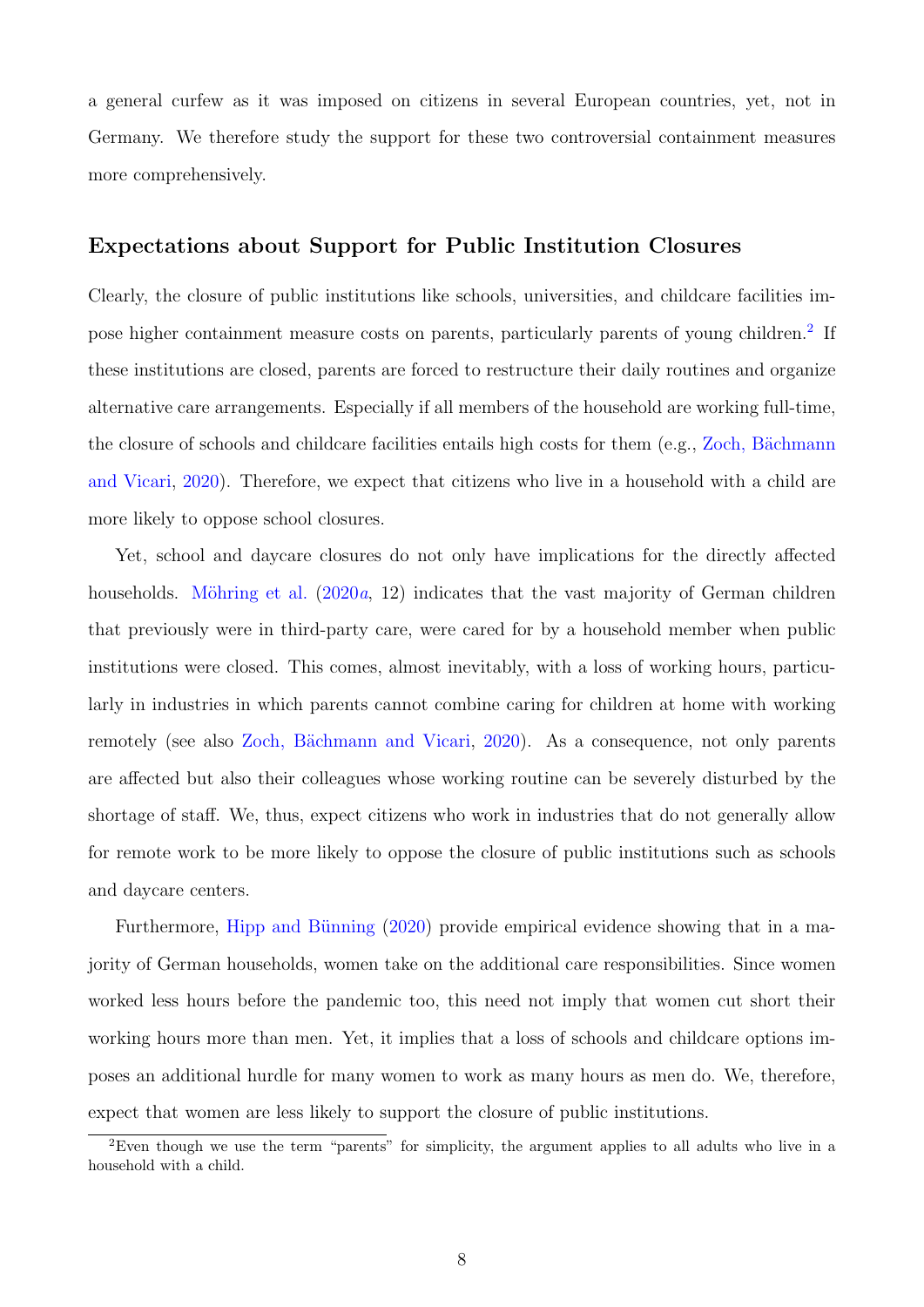## Expectations about Support for a General Curfew

Our first expectation specific to a general curfew is that citizens who were socially more active prior to the Corona pandemic are less likely to support a general curfew. The intuition here is straightforward. Since a curfew prevents people from meeting with their peers in person, individuals who privately meet others in person more frequently are more constrained by this measure, and hence face higher containment measure costs.

In addition, we expect citizens who live in single-person households to be particularly opposed to a curfew. Since their only social interactions take place with people from other households, a general curfew would essentially prohibit any private in-person contacts.

Finally, we also expect an individual's profession to affect their support for a general curfew. More precisely, we conjecture that citizens who work in an industry that heavily relies on inperson customer contact are more likely to oppose a curfew more than other citizens. This is because a curfew prohibits in-person customer contact entirely, and increases the chance of a job loss, i.e., it increases the expected containment measure costs.

Having outlined our expectations, we now turn to our empirical strategy.

## Empirical Strategy

## Data: The Mannheim Corona Study

To study the support for different policy responses in the German public over time, we use individual-level panel data collected by the Mannheim Corona Study (MCS) [\(Blom et al.,](#page-22-0) [2020\)](#page-22-0). The MCS relies on the probability-based sample provided by the German Internet Panel (GIP), an online panel survey of the general German population aged 16 to 75 with an offline recruitment procedure [\(Blom, Gathmann and Krieger,](#page-22-1) [2015\)](#page-22-1). Due to the inclusion of offline households – including the provision of the necessary hardware – the GIP sample avoids coverage biases typical for online surveys and improves the sample's representativeness [\(Blom](#page-22-2) [et al.,](#page-22-2) [2017\)](#page-22-2). Moreover, whereas many convenience online samples that became especially popular during the lockdown suffer from selection bias (see e.g., [Schnell and Smid,](#page-24-2) [2020\)](#page-24-2), the probability-based offline recruitment procedure ameliorates such concerns and allows us to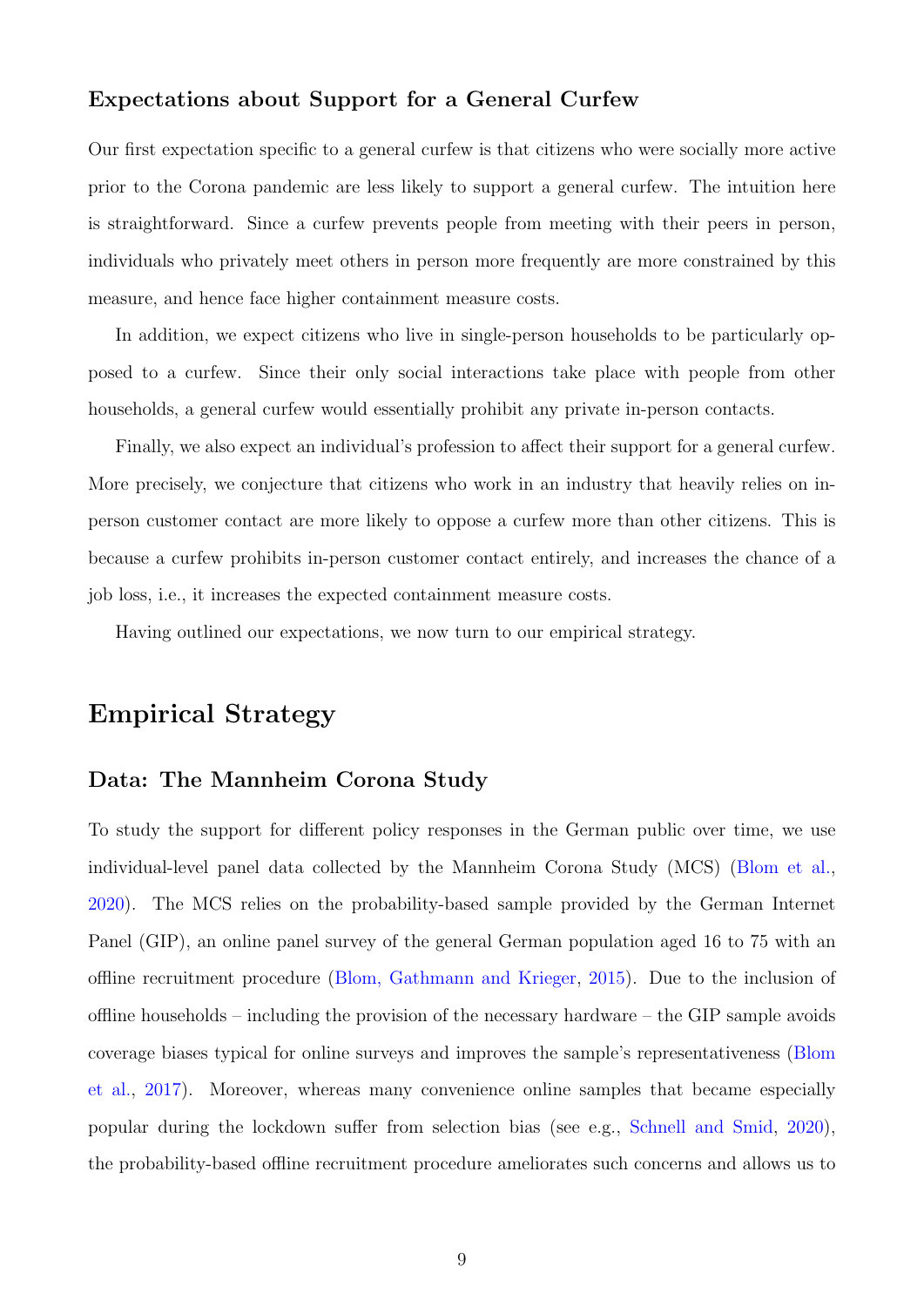derive valid inferences for the German population [\(Cornesse et al.,](#page-22-3) [2020\)](#page-22-3).<sup>[3](#page-9-0)</sup>

The MCS started just days after Germany had entered a major shutdown of public institutions and private businesses. It covers not only both the height and end of Germany's spring 2020 wave of COVID-19 infections, but also the return from the lockdown to a significantly less restricted life. Specifically, it was fielded on March 20 and surveyed participants on a daily basis until July 10. To accomplish daily coverage in this context, the 5, 598 GIP respondents were randomly split into eight sub-samples. The sub-groups  $1 - 7$  were assigned to a specific day of the week while sub-group 8 was not invited to take part in the the MCS [\(Blom et al.,](#page-22-0)  $2020$ , 172).<sup>[4](#page-9-1)</sup> The questionnaire remains identical for all respondents within one week and each day an average of 484 respondents took part in the survey.<sup>[5](#page-9-2)</sup>

Compared to other surveys conducted during the pandemic's first months, the MCS has several desirable advantages we can exploit for our study. First, since the resource and time consuming sampling process was already done prior to the pandemic, fieldwork could start almost immediately. Second, the MCS provides data on a daily basis. Given the dynamics of the COVID-19 outbreak and the highly adaptive policy responses, this feature allows us to track changes in the public opinion at a fine-grained scale [\(Blom et al.,](#page-22-0) [2020\)](#page-22-0). Third, since the survey is conducted online, stay-at-home orders which significantly complicated the fieldwork of many surveys (e.g., [Burton, Lynn and Benzeval,](#page-22-4) [2020;](#page-22-4) [Gummer et al.,](#page-22-5) [2020;](#page-22-5) [Sakshaug et al.,](#page-24-3) [2020;](#page-24-3) [Sastry, McGonagle and Fomby,](#page-24-4) [2020;](#page-24-4) [Will, Becker and Weigand,](#page-25-3) [2020\)](#page-25-3) did not impair our data collection or forced us to change the survey mode during fieldwork. Fourth, the panel structure of the data allows us to implement a within-respondent design in order to study individual-level changes in attitudes over time and relate them to changes in the individual conditions (see also Kühne et al., [2020\)](#page-23-5). Moreover, since the GIP surveyed the respondents prior to the COVID-19 outbreak on a bimonthly basis, we have a wealth of additional information we can utilize in order to better understand the effects of the pandemic on individuals.

<span id="page-9-0"></span>Finally, the MCS contains the survey items needed to assess the effect of several factors

<sup>3</sup>The MCS employs a two-stage weighting procedure where an estimated response propensity weight projects the characteristics of the MCS respondents to the GIP sample before raking weights are estimated that extrapolate the respondents' characteristics to the German population according to the German Mikrozensus [\(Blom](#page-22-0) [et al.,](#page-22-0) [2020,](#page-22-0) 173).

<span id="page-9-1"></span><sup>4</sup>For practical reasons, 149 GIP respondents (2.7%) who could not be invited at short notice were excluded from the MCS (see [Blom et al.,](#page-22-0) [2020\)](#page-22-0).

<span id="page-9-2"></span><sup>5</sup>[Blom et al.](#page-22-0) [\(2020\)](#page-22-0) provide a detailed discussion on the MCS, including an examination of response rates and data accuracy.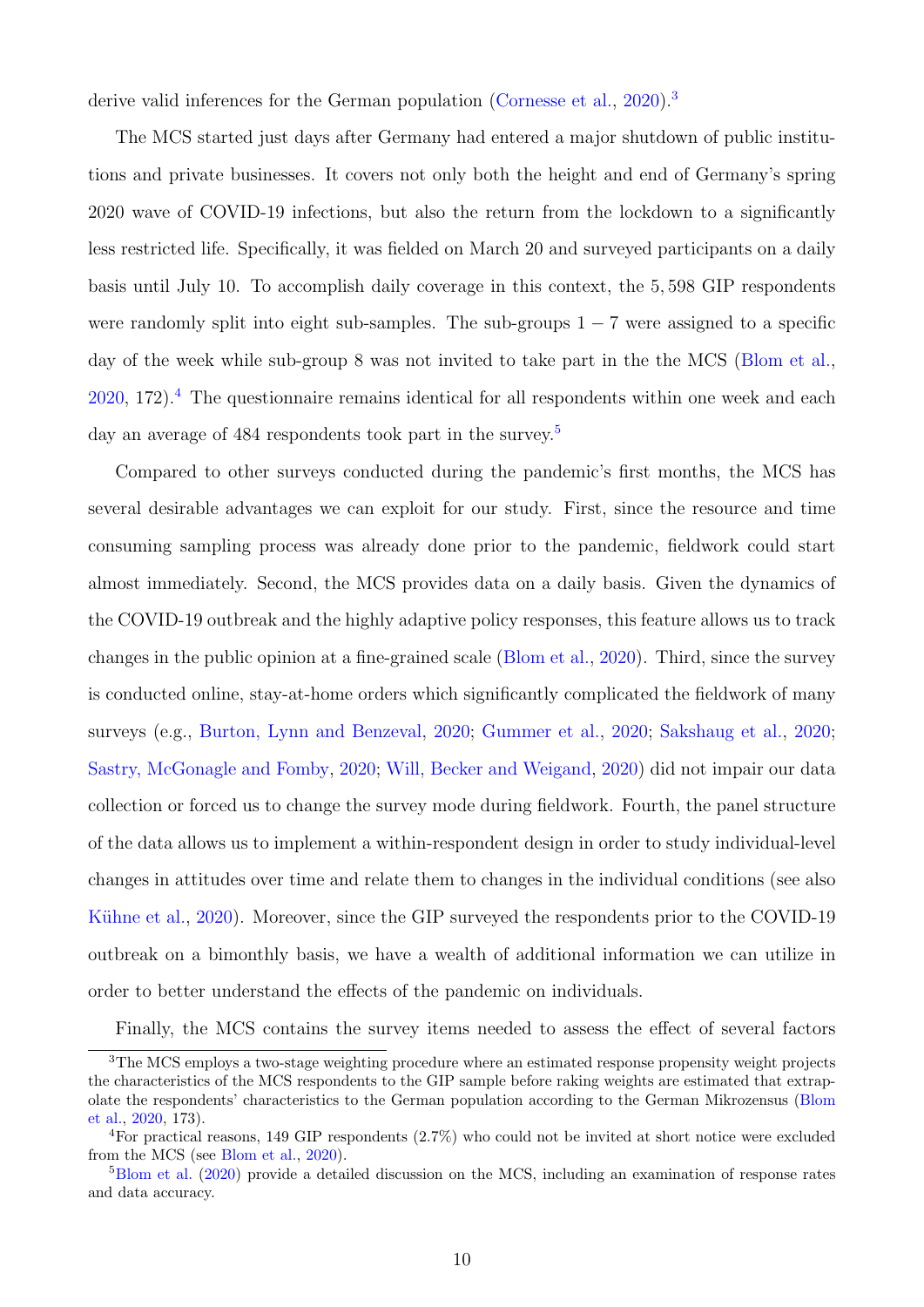on demand and support for containment measures. Respondents were asked each week to judge which of the following containment measures should be in place that day: a general curfew; a closure of schools, daycare, and universities; a closure of local and national public transportation; a ban on events with more than 100 participants; and a closure of borders. Respondents could also state that they believe that none of these measures should be in place that day.

#### Measurement and Operationaization

Using the information collected by the MCS, we create three dependent variables that we analyze in turn. For the analysis of the general support for different containment measures, we count how many of these measures a respondent supports in a given interview. For analyses of the support for the closure of public institutions such as schools, daycare centers and universities, and analyses of the support for a general curfew, we analyze whether a respondent supported that specific policy.

To measure the incidence of COVID-19 infections in a respondent's local context, we sum up all infections that were confirmed by health authorities in the week prior to the interview in the state (Bundesland) a respondent lives. We focus on the state-level since state governments are the decisive decision-making entity for the containment policies discussed here.<sup>[6](#page-10-0)</sup> We use the sum of confirmed infections in the previous seven days because it smoothes figures for weekday fluctuations. The data stems from the [Robert Koch Institut](#page-24-5) [\(2020\)](#page-24-5) to which all positive Corona test results are reported by the state health authorities who, in turn, collect the information from local health departments. To correct for variation in population size across states, we use data from Germany's Federal Statistical Office and compute the COVID-19 incidence per 100,000 inhabitants. As a result, the variable measures the number of confirmed COVID-19 infections per 100.000 inhabitants in a given state in the last week.[7](#page-10-1)

All other information stems either from the MCS or from a pre-Corona GIP wave.<sup>[8](#page-10-2)</sup> These sources provide information on the respondents' gender, their age (in years), whether or not

<span id="page-10-1"></span><span id="page-10-0"></span><sup>6</sup>Border closures, however, are decided upon by the federal government.

<sup>7</sup>To ease computation, we rescale this variable for model estimation (see below). All substantive effects that we report are based on the original scale described here. Yet, regression coefficients presented in below tables have to read in terms of the rescaled variable.

<span id="page-10-2"></span><sup>8</sup> In the Appendix, we detail questions in German and in English and the point in time at which they were fielded.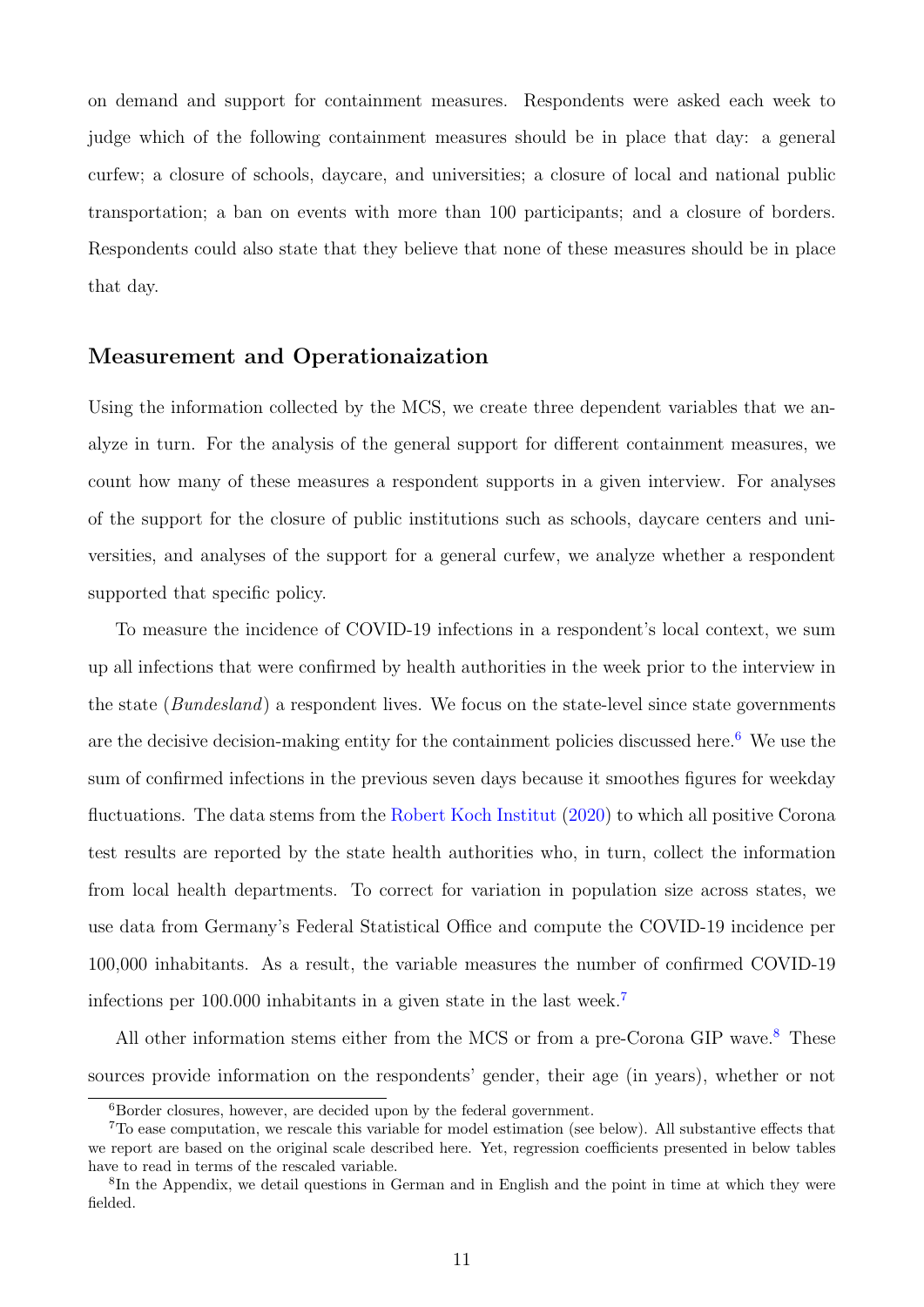they live in a single-person household, and whether there lives at least one child of no more than sixteen years in their household. Further, we create indicator variables that distinguish between respondents who do not hold a secondary school degree (Mittlere Reife, reference category), those who were awarded a secondary school degree, and those who earned an higher ranked school degree. We also rely on MCS respondents' eleven-point scale ratings of the SARS-CoV-2 threat they personally feel. Further, we create a variable indicating whether respondents suffer from pre-existing health problems that is linked to a severe or even fatal course of a COVID-19 infection.[9](#page-11-0)

Respondents further indicated how often a week they met family and friends in early March, i.e., several weeks before the severe measures to enforce social distancing were imposed. We use this information to create a variable that indicates their social activities before the outbreak of the pandemic in Germany.

We use information on the economic sector in which a respondent works in two ways. First, we create a variable that identifies respondents who work in an industry that relies on in-person contact to customers. These are the hospitality, culture, and entertainment industries. Second, we also create a variable that indicates whether respondents work in sectors in which virtually none of the work can be done remotely. Besides the aforementioned industries these are people working in agriculture, mining, manufacturing, construction, trading, transportation of both people and goods.

In the GIP, respondents are also asked to place themselves on a political eleven-point leftright scale. Finally, we also control for per capita household income. We compute it from respondents' self-reports of their household income in the previous month on a fifteen-point scale.

## Individual-Level Panel Analysis

As we use MCS data in all analyses, we have to take into consideration that the same respondents are surveyed every week. We address this by using random effects regressions in which we estimate an individual-specific intercept which we treat as nested within the sixteen German states in all of our models. This modeling strategy provides several advantages. The

<span id="page-11-0"></span><sup>9</sup>These are obesity, diabetes, high blood pressure, issues with the heart, breathing, the lungs, or the liver as well as cancer or a weak immune system (e.g., [Sanyaolu et al.,](#page-24-1) [2020;](#page-24-1) [Yang et al.,](#page-25-1) [2020\)](#page-25-1).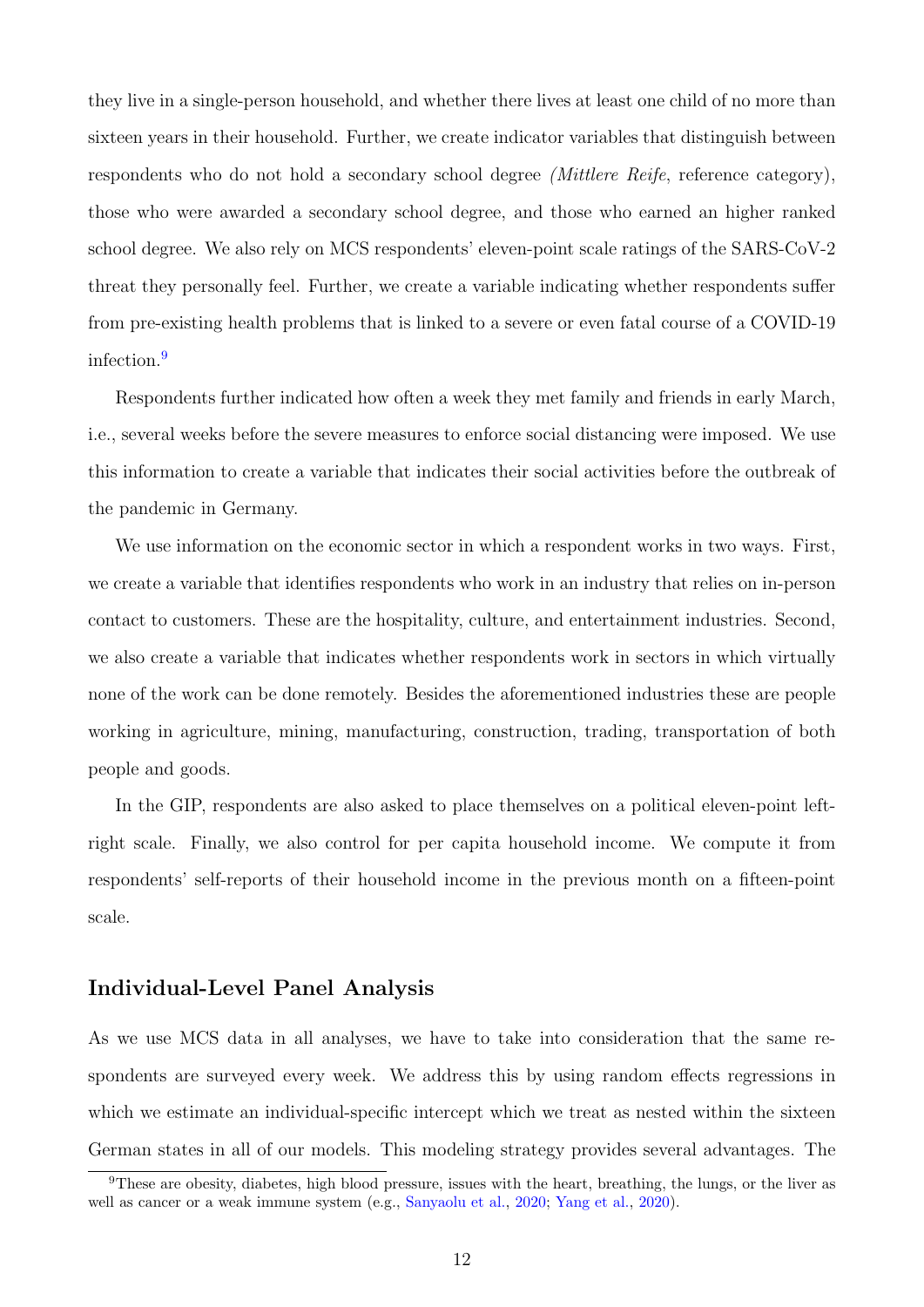individual-specific intercepts, first, capture unmodeled heterogeneity between different respondents. A second advantage is the nesting of individuals within states which allows us to control for state-specific differences such as not yet or still enforced containment measures which vary across states. To make the results representative of the German population, we compute regression models in which observations are weighted according to the weighting scheme described in [Blom et al.](#page-22-0) [\(2020\)](#page-22-0).

To evaluate under what circumstances Germans demand more containment measures while accounting for the nested data structure, we utilize the following estimation strategy: We first estimate a logistic regression with nested random-effects for each of the containment measures. The independent variables are identical in all of these models. They include the state-specific COVID-19 incidence in the past seven days, respondent gender and age, the education indicator variables, perceived COVID-19 threat, whether the respondent has a pre-existing health issue and the respondent's left-right self-placement as well as its squared term. Second, we set all variables to their respective mean values (or median values for categorical variables), allowing only one variable to vary at a time. The result is a list of counterfactual scenarios. In a third step, we draw a realization from each regression's sampling distribution and compute the probability that a citizen supports the focal containment measure given the counterfactual scenarios. Note that each of these probabilities indicates the expected share of citizens supporting a specific containment measure given the counterfactual scenario. In a final fourth step, we sum up these probabilities across containment measures, yet within counterfactual scenarios, to obtain the expected number of containment measures citizens demand given a counterfactual. To also account for estimation uncertainty, we repeat steps three and four a total of 1, 000 times and report the corresponding distributions' mean values and their confidence intervals.

For evaluating whether respondents demand the closure of public institutions or a general curfew, we use the same estimation framework in terms of random-effects and their specifications. For the regression on public institutions closures, we add the following independent variables to test our expectations outlined above: the respondent's per capita household income, whether a child under sixteen years of age lives in the respondent's household and whether the respondent works in a job that does not allow for remote working. For the regression on a general curfew, we modify the above model specification by adding household income per capita, a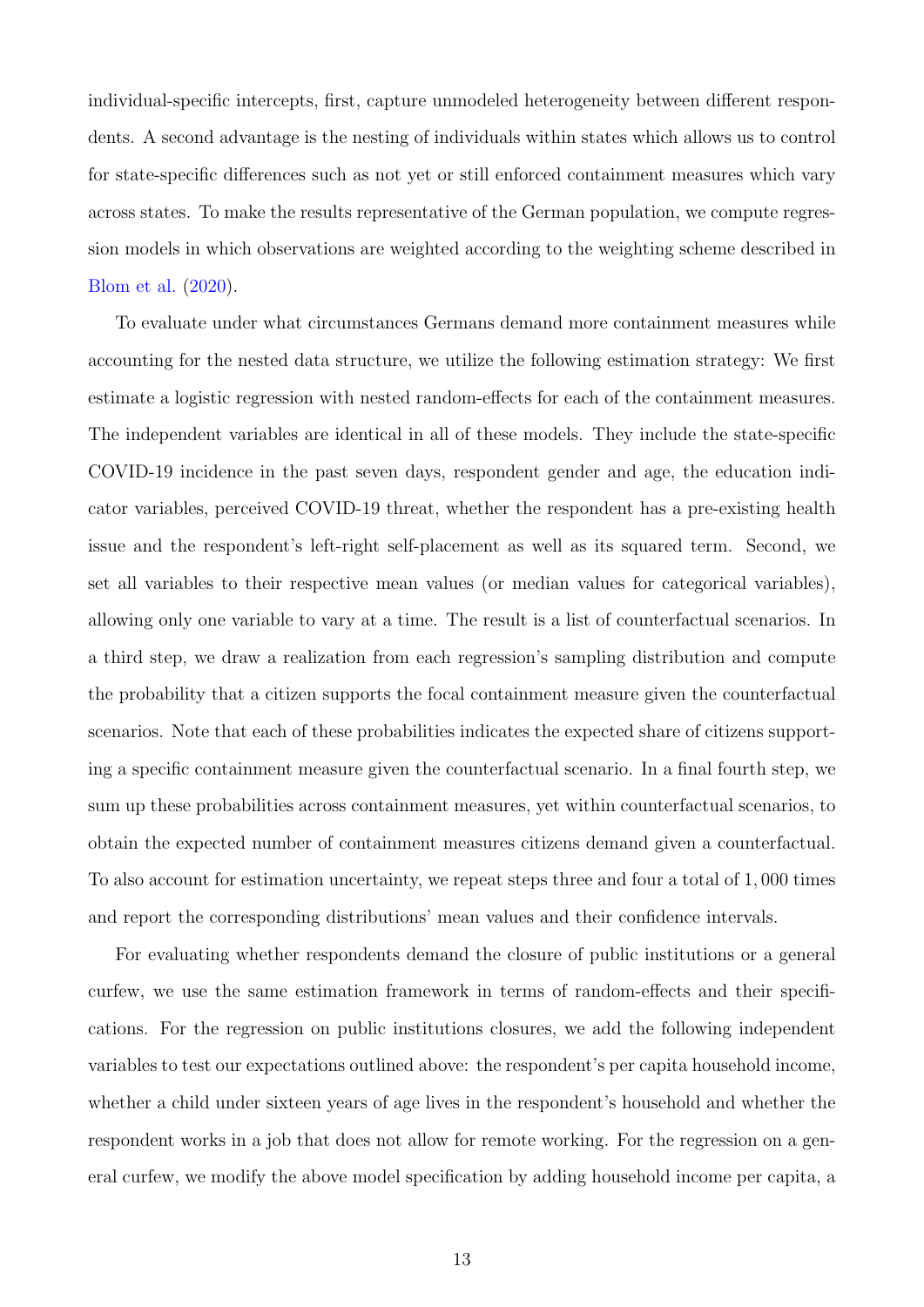respondent's social activeness, whether she lives in a single household, and whether she works in a job that requires customers to physically come to a store.

# Individual-Level Determinants of Support for Containment Measures

Our analysis is composed of two parts. We first demonstrate that certain sources of containment cost heterogeneity are related to support for a higher number of containment measures in general. We then turn to the specifics of support for public institution closures as well as support for a general curfew. Our results indicate that the citizens' context determines their policy support.

# Sources of Containment Measure Costs Heterogeneity and Containment Measure Support

At the most general level, we expect that the number of confirmed COVID-19 cases in ones own region is strongly related to the approval of even strict containment measures. Accordingly, we should observe a positive effect of the state-wide number of confirmed cases in the past seven days on the count of containment measures which respondents support. Figure [2a](#page-14-0) provides initial support for this expectation.<sup>[10](#page-13-0)</sup> Respondents living in a state that recently experienced many confirmed COVID-19 cases in relation to the number of inhabitants are noticeably more likely to demand powerful and resolute governmental interventions in order to contain the further spread of the virus. According to our model, if the incidence rate in the state of residence increases from 14.8 to 32.0 (i.e., from the mean to one standard deviation above the mean), citizens on average demand that the number of policy interventions increases from 2.61 (with a 95% confidence interval covering [2.47; 2.74]) to 3.01 [3.00; 3.04].

Besides the incidence rate, the results allow us to empirically evaluate our expectations regarding the effect of several individual-level attributes on the support for containment measures. To this end, we now assess the contribution of each of the four groups of predictors

<span id="page-13-0"></span> $10$  $10$ Table 1 shows the containment measure-specific regression results which underlie the procedure mentioned above to estimate the expected count of supported containment measures.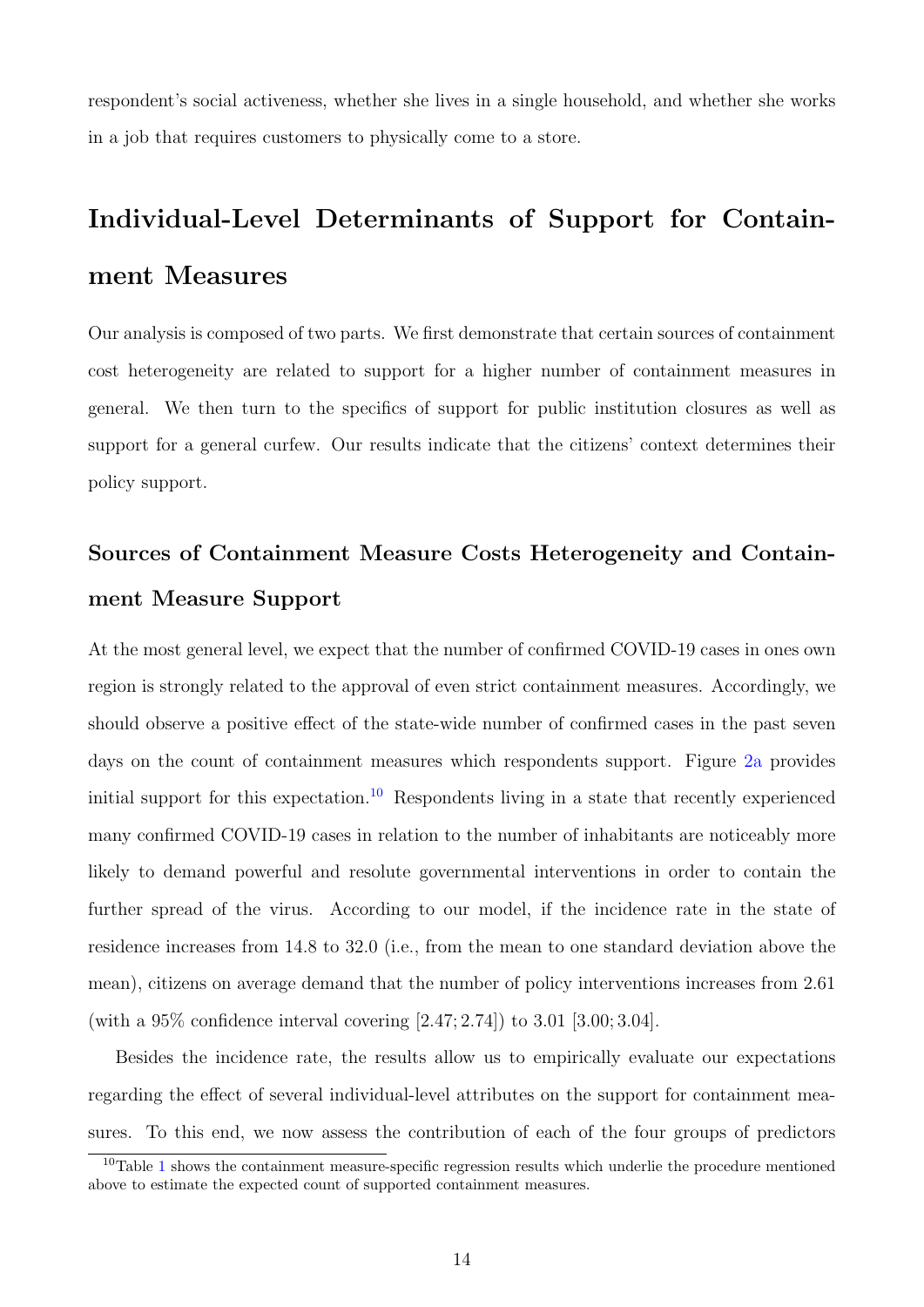<span id="page-14-0"></span>

Figure 2: Effects on the Count of Supported Containment Measures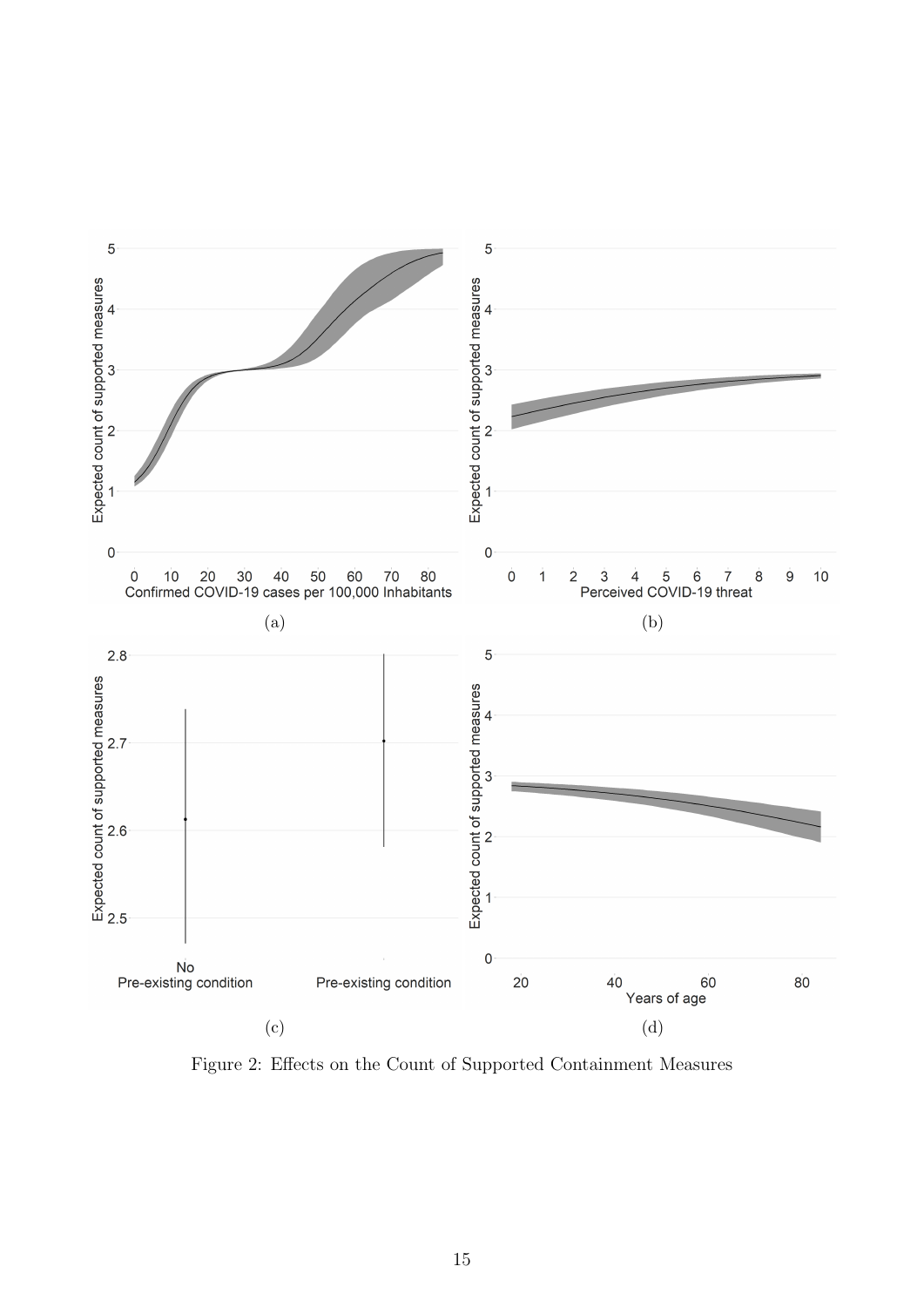<span id="page-15-0"></span>

|                                                                                                                                                                                                                                                                                                                | Closures of            |                     | Prohibition of         | Closures of            |                             |
|----------------------------------------------------------------------------------------------------------------------------------------------------------------------------------------------------------------------------------------------------------------------------------------------------------------|------------------------|---------------------|------------------------|------------------------|-----------------------------|
|                                                                                                                                                                                                                                                                                                                | Public Institutions    | General Curfew      | Events                 | Public Transports      | Border Closures             |
| COVID-19 Incidence (rescaled)                                                                                                                                                                                                                                                                                  | $4.491***$             | $4.099***$          | $2.448***$             | $3.210***$             | $4.357***$                  |
|                                                                                                                                                                                                                                                                                                                | (0.087)                | (0.156)             | (0.116)                | (0.170)                | (0.093)                     |
| Socio-Economic Attributes                                                                                                                                                                                                                                                                                      |                        |                     |                        |                        |                             |
| Female                                                                                                                                                                                                                                                                                                         | $0.916***$             | $-0.686$            | $-0.296***$            | $-0.345$               | $-0.005$                    |
|                                                                                                                                                                                                                                                                                                                | (0.131)                | (0.577)             | (0.149)                | (0.860)                | (0.134)                     |
| Education: Medium                                                                                                                                                                                                                                                                                              | $-0.062$               | 1.007               | 0.017                  | $0.805\,$              | $-0.328$                    |
|                                                                                                                                                                                                                                                                                                                | (0.206)                | (0.858)             | (0.224)                | (1.322)                | (0.214)                     |
| Education: High                                                                                                                                                                                                                                                                                                | 0.190                  | 0.706               | $0.613***$             | 0.989                  | $-0.764***$                 |
|                                                                                                                                                                                                                                                                                                                | (0.201)                | (0.850)             | (0.224)                | (1.277)                | (0.209)                     |
| Household Income p.c.: Medium                                                                                                                                                                                                                                                                                  | 0.135                  | $-0.222$            | $0.571***$             | $-0.763**$             | 0.170                       |
|                                                                                                                                                                                                                                                                                                                | (0.134)                | (0.282)             | (0.149)                | (0.360)                | (0.134)                     |
| Household Income p.c.: High                                                                                                                                                                                                                                                                                    | $-0.040$               | $-0.633$            | $0.698***$             | $-0.853$               | 0.098                       |
|                                                                                                                                                                                                                                                                                                                | (0.179)                | (0.504)             | (0.202)                | (0.627)                | (0.179)                     |
| <b>Health Condition</b>                                                                                                                                                                                                                                                                                        |                        |                     |                        |                        |                             |
| Pre-Existing Condition                                                                                                                                                                                                                                                                                         | $0.298***$             | 0.869               | 0.067                  | 0.626                  | $0.382***$                  |
|                                                                                                                                                                                                                                                                                                                | (0.138)                | (0.589)             | (0.158)                | (0.873)                | (0.142)                     |
| Age                                                                                                                                                                                                                                                                                                            | $-0.028***$            | $-0.026$            | $-0.005$               | $-0.035$               | $-0.040***$                 |
|                                                                                                                                                                                                                                                                                                                | (0.005)                | (0.020)             | (0.005)                | (0.031)                | (0.005)                     |
| Behavioral & Psychological Factors                                                                                                                                                                                                                                                                             |                        |                     |                        |                        |                             |
| COVID-19 Threat                                                                                                                                                                                                                                                                                                | $0.283***$             | $0.231***$          | $0.303***$             | $0.138***$             | $0.224***$                  |
|                                                                                                                                                                                                                                                                                                                | (0.017)                | (0.036)             | (0.021)                | (0.047)                | (0.017)                     |
| Political Preferences                                                                                                                                                                                                                                                                                          |                        |                     |                        |                        |                             |
| $LR$ -Placement                                                                                                                                                                                                                                                                                                | $-0.152$               | $-0.419$            | $0.609***$             | $-0.175$               | $0.551***$                  |
|                                                                                                                                                                                                                                                                                                                | (0.146)                | (0.623)             | (0.160)                | (0.935)                | (0.151)                     |
| $\ensuremath{\mbox{\textbf{L}}}\xspace\ensuremath{\mbox{\textbf{R}}}\xspace\ensuremath{\mbox{-}}\xspace\ensuremath{\mbox{\textbf{P}}}\xspace\ensuremath{\mbox{\textbf{la}}}\xspace\ensuremath{\mbox{e}}\xspace\ensuremath{\mbox{m}}\xspace\ensuremath{\mbox{e}}\xspace\ensuremath{\mbox{\textbf{h}}}\xspace^2$ | 0.001                  | 0.036               | $0.068***$             | 0.023                  | $0.041***$                  |
|                                                                                                                                                                                                                                                                                                                | (0.013)                | (0.057)             | (0.015)                | (0.082)                | (0.014)                     |
| Constant                                                                                                                                                                                                                                                                                                       | $2.028***$             | $7.303***$          | $1.989***$             | 8.410***               | $1.766***$                  |
|                                                                                                                                                                                                                                                                                                                | (0.513)                | (2.030)             | (0.546)                | (3.096)                | (0.553)                     |
| Random Effects (Standard Deviations)                                                                                                                                                                                                                                                                           |                        |                     |                        |                        |                             |
| State                                                                                                                                                                                                                                                                                                          | 0.573                  | $\circ$             | $\circ$                | $\circ$                | $\!0.861$                   |
| Respondents in State                                                                                                                                                                                                                                                                                           | 2.665                  | 7.443               | 2.6                    | 8.513                  | 2.83                        |
|                                                                                                                                                                                                                                                                                                                |                        |                     |                        |                        |                             |
| Log Likelihood<br>Observations                                                                                                                                                                                                                                                                                 | $-6,355.550$<br>17,357 | 2,542.300<br>17,357 | $-4,936.923$<br>17,357 | $-1,762.837$<br>17,357 | $-6,758.137$<br>17,357      |
|                                                                                                                                                                                                                                                                                                                |                        |                     |                        |                        |                             |
| Note: Standard errors in parentheses.                                                                                                                                                                                                                                                                          |                        |                     |                        |                        | *p<0.1; **p<0.05; ***p<0.01 |

Table 1: Random-Effects Regression Results: Support for all Containment Policies Table 1: Random-Effects Regression Results: Support for all Containment Policies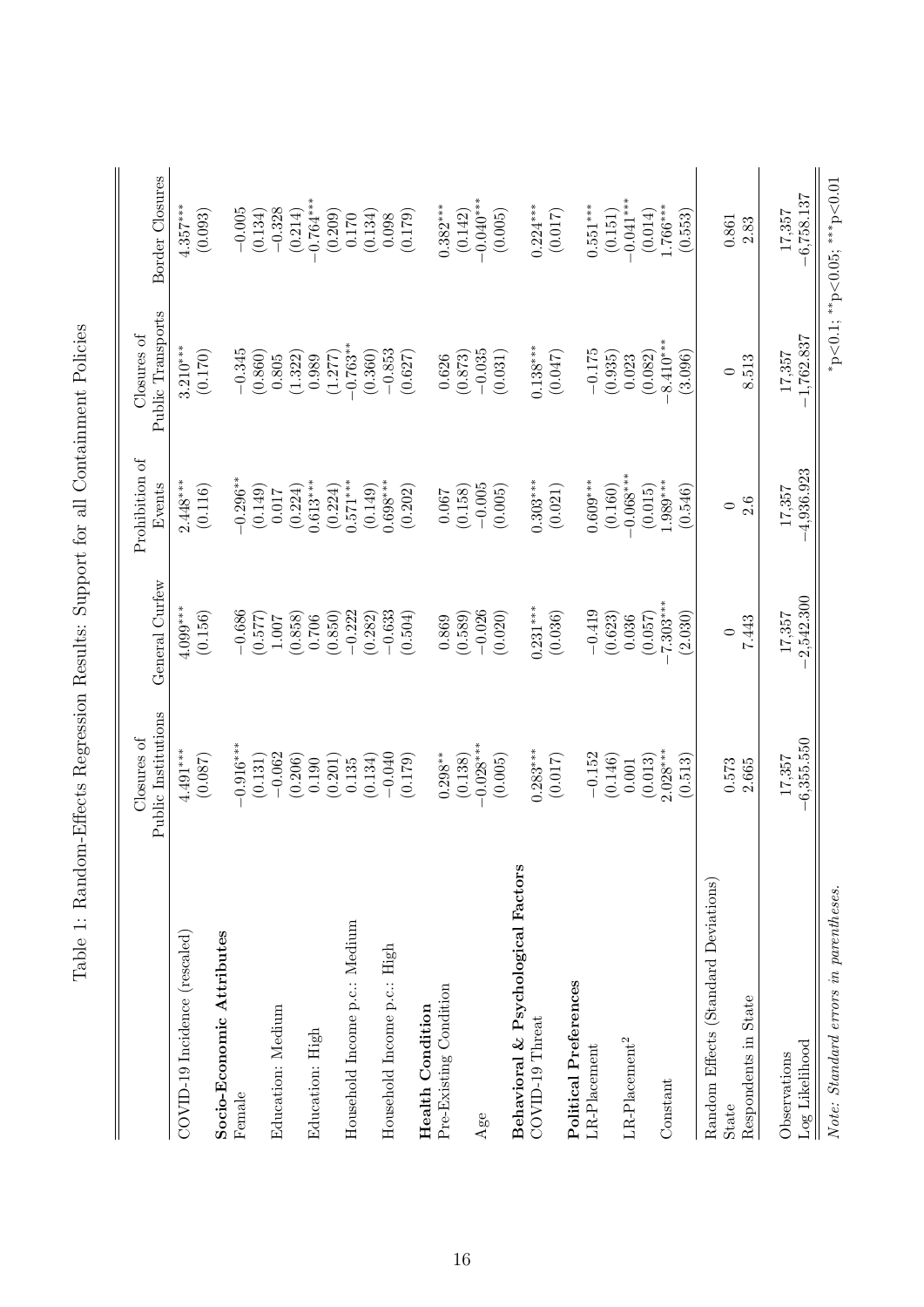outlined above.

The results reported in Table [1](#page-15-0) suggest that, in general, socio-economic attributes only play a minor role for policy approval. While women are overall less likely to support containment measures, this effect only reaches conventional levels of statistical significance for the closure of public institutions and the prohibition of events (see below). Similarly, we find that the effects of education and household income are only statistically significant for the prohibition of events and border closures but does not manifest in the count of containment measures citizens demand. Overall, we conclude that the socio-economic context plays a minor role in determining the number of COVID-19 policies demanded by citizens.

Based on our expectations above, we should observe that citizens with a pre-existing medical condition and older citizens demand more containment policies. Surprisingly, however, we find that the presence of pre-existing health conditions or chronic diseases as well as respondents' age have no consistent positive impact on their likelihood to demand stricter policies (Figures [2c](#page-14-0) and [2d\)](#page-14-0). We even find that age negatively affects the support for border closures. As Figure [2d](#page-14-0) reveals, for each ten years a respondent grows older, our model predicts that she will demand about 0.1 fewer measures on average.

In contrast, our analysis confirms the importance of psychological factors for policy support. As expected, perceived threat is positively and statistically significantly associated with containment measure support. With each one-unit increase in perceived threat on an eleven-point scale, our model predicts an increase in containment measure demand by about 0.06 measures on average. This substantively relevant effect supports our expectation that threat perceptions play a decisive role in the public's assessment of an adequate policy response.

Finally, we also find that political preferences as measured by the respondents' self-placement on the left-right dimension have little effect on the number of containment measures demanded. Only the prohibition of events and border closures are affected by the respondents' political leanings with right-wingers being somewhat more likely to oppose the measures.

Taken together, the results indicate that, besides the infection rates, perceived threat constitutes the strongest predictor for the number of containment measures respondents deem appropriate. While socio-economic attributes and political preferences only play a minor role, we find no consistent effect for pre-existing health conditions.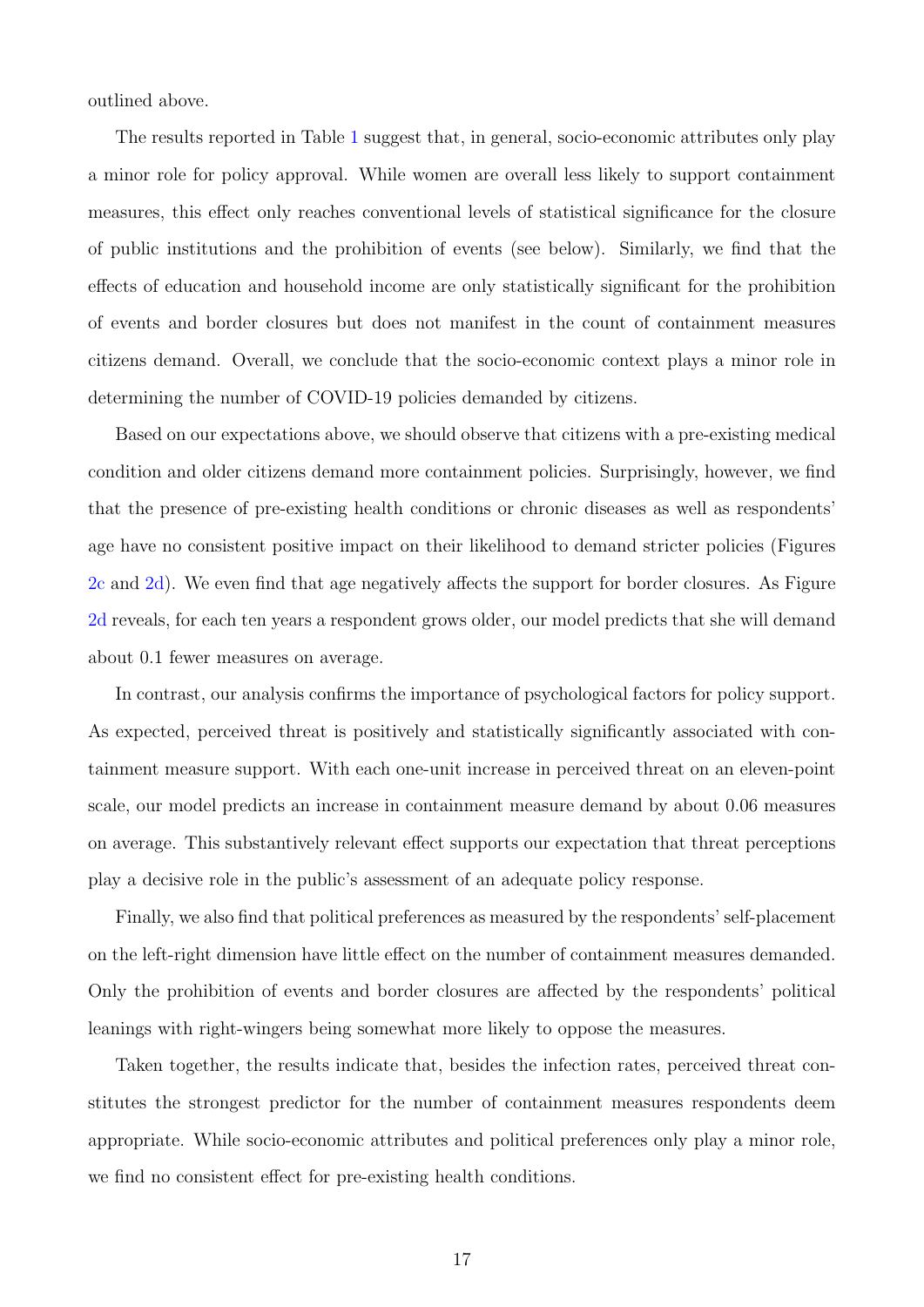<span id="page-17-0"></span>

Figure 3: Results support for public institutions closures

## Closure of Schools and Childcare Facilities

Turning to the second part of our empirical analysis, Table [2](#page-18-0) lends further support to the expectation that containment measure cost heterogeneity is associated with heterogeneity in their support. In fact, as Figure [3](#page-17-0) shows, we find that three societal subgroups – as expected – are less likely to demand the closure of public institutions: Women, parents, and citizens whose job requires them to leave home for work.

Specifically, the probability for men to support the closure of public institutions is with 81.8% [75.4; 87.6] very high. While women too are more likely than not to support this policy, their predicted probability to support public institution closures is only 63.1% [53.1; 72.4]. We estimate the support gap between men and women to equal 24.6 percentage points [18.7; 24.6] which is not only statistically highly significant but also a major substantive difference.

An alternative way to read this result is that men support public institution closures when the COVID-19 incidence approaches 9 per 100.000 inhabitants in the last week. Women, by contrast, only approve this measure once there are more than twice as many infections. Together, these results indicate that women indeed carry a higher cost of public institution closures, and hence are less inclined to support this policy, ceteris paribus.

We observe similar, yet, less strong effects for the divide between households with and without children. For the average respondent in the MCS data, we estimate that if she lives in a household without children, her probability to support public institution closures is again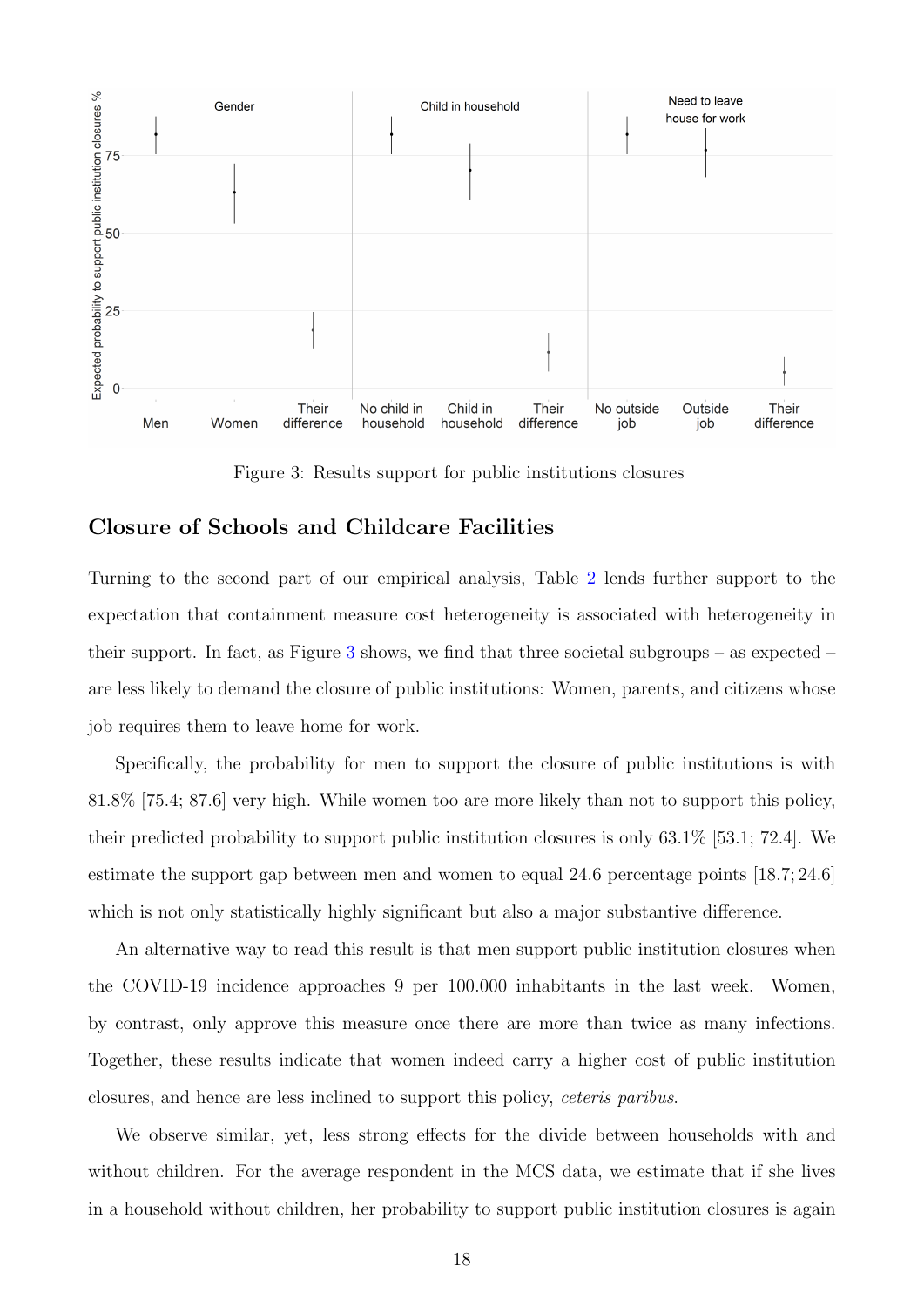|                                             | Closures of Public Institutions | General Curfew |
|---------------------------------------------|---------------------------------|----------------|
| COVID-19 Incidence (rescaled)               | $4.420***$                      | $3.961***$     |
|                                             | (0.088)                         | (0.153)        |
| Socio-Economic Attributes                   |                                 |                |
| Female                                      | $-0.974***$                     | $-0.528$       |
|                                             | (0.132)                         | (0.535)        |
| Education: Medium                           | 0.064                           | 1.091          |
|                                             | (0.203)                         | (0.804)        |
| Education: High                             | 0.284                           | 0.810          |
|                                             | (0.201)                         | (0.803)        |
| Household Income p.c.: Medium               | 0.108                           | $-0.153$       |
|                                             | (0.138)                         | (0.288)        |
| Household Income p.c.: High                 | $-0.171$                        | $-0.481$       |
|                                             | (0.186)                         | (0.508)        |
| Child in Household                          | $-0.640***$                     |                |
|                                             | (0.161)                         |                |
| Job: Outside of Household                   | $-0.320**$                      |                |
|                                             | (0.139)                         |                |
| Job: Customers walk in                      |                                 | 0.135          |
|                                             |                                 | (0.762)        |
| Single Household                            |                                 | $-0.323$       |
|                                             |                                 | (0.728)        |
| <b>Health Condition</b>                     |                                 |                |
| Pre-Existing Condition                      | $0.251*$                        | 0.773          |
|                                             | (0.136)                         | (0.548)        |
| Age                                         | $-0.029***$                     | $-0.026$       |
|                                             | (0.005)                         | (0.019)        |
| <b>Behavioral and Psychological Factors</b> |                                 |                |
| COVID-19 Threat                             | $0.282***$                      | $0.226***$     |
|                                             | (0.017)                         | (0.036)        |
| Pre-Corona Contacts                         |                                 | $-0.667$       |
|                                             |                                 | (0.687)        |
| <b>Political Preferences</b>                |                                 |                |
| LR-Placement                                | $-0.084$                        | $-0.358$       |
|                                             | (0.147)                         | (0.585)        |
| $LR$ -Placement <sup>2</sup>                | $-0.003$                        | 0.031          |
|                                             | (0.013)                         | (0.053)        |
| Constant                                    | $2.086***$                      | $-6.604***$    |
|                                             | (0.536)                         | (2.044)        |
| Random Effects (Standard Deviations)        |                                 |                |
| State                                       | 0.565                           | $\overline{0}$ |
| Respondents in State                        | 2.586                           | 6.819          |
|                                             |                                 |                |
| Observations                                | 16,904                          | 16,778         |
| Log Likelihood                              | $-6,081.885$                    | $-2,414.275$   |
|                                             |                                 |                |

<span id="page-18-0"></span>Table 2: Random-Effects Regression Results: Support for Public Institution Closures and General Curfew

Note: Standard errors in parentheses.  $*p<0.1; **p<0.05; **p<0.01$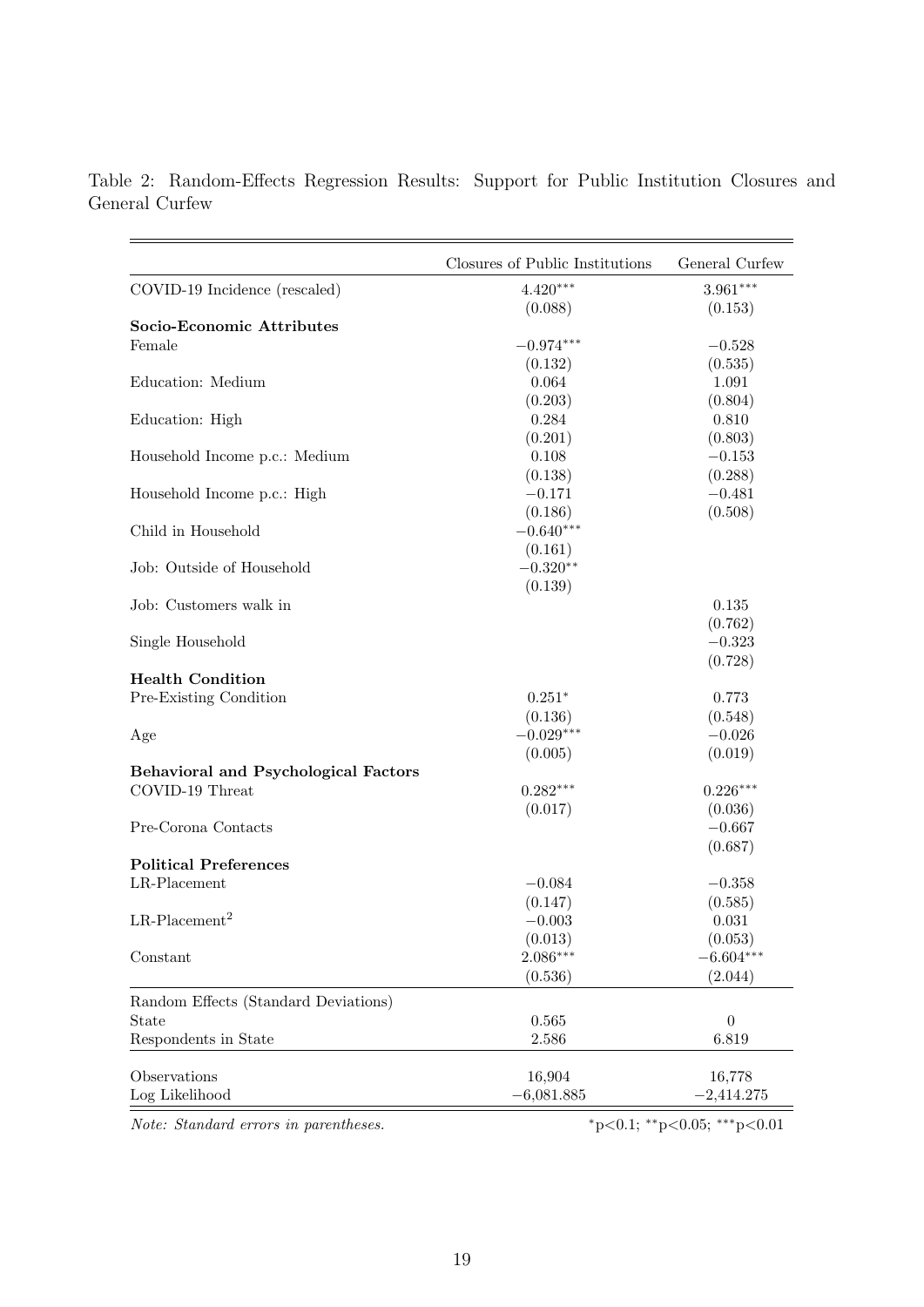very high (81.8% [75.4; 87.6]). If she, instead, lives in a household with a child aged under sixten, her expected support drops to 70.2% [60.6; 78.9]. The difference of 11.6 percentage points [5.3; 17.8] is statistically significant and substantively important. However, the gap is not as wide as for the divide between men and women. Nevertheless, these results point to the fact that public institutions closures entail a heterogeneous distribution of costs. Parents seem to be adversely affected which decreases their probability to support this containment measure.

Finally, we also report a difference in the expected levels of support for citizens who work in an industry that usually allows or does not allow for remote work. Support for public institution closures drops from  $81.8\%$  [75.4; 87.6] to 76.7% [68.0; 83.8] when the otherwise identical average respondent moves from an industry that allows for remote work to one that does not. In comparison to the aforementioned differences, the effect of a job that does not permit working remotely is with 5 percentage points  $[0.8; 10.0]$  rather small. Nevertheless, these results suggest that public institutions closures have an effect not only on those people who are directly affected, e.g., parents. They also affect citizens who have to restructure their daily routines due to the closure of public institutions.

Overall, these results indicate that heterogeneity in containment measure costs matter for the support of containment policies in they way that we expected.

### General Curfew

To support our expectations that i) a higher social activity before the pandemic, ii) living in a single household, and iii) the employment in a sector that requires in-person customer contact decrease the support for a general curfew, the estimated coefficients of the corresponding variables should be negative and statistically significant. However, Table [2](#page-18-0) shows that, while we estimate a negative coefficient for two of the three variables, none reach conventional levels of statistical significance. Hence, the data at hand does not support these expectations.

In fact, the only regressors that exhibit a statistically and substantively significant impact on the individuals' likelihood to support a general curfew are the state-wide COVID-19 infection rates in the last seven days and the perceived threat the novel Coronavirus poses. Socioeconomic attributes, pre-existing health problems, and political preferences are not important determinants of the individual likelihood to support a general curfew in Germany. One possible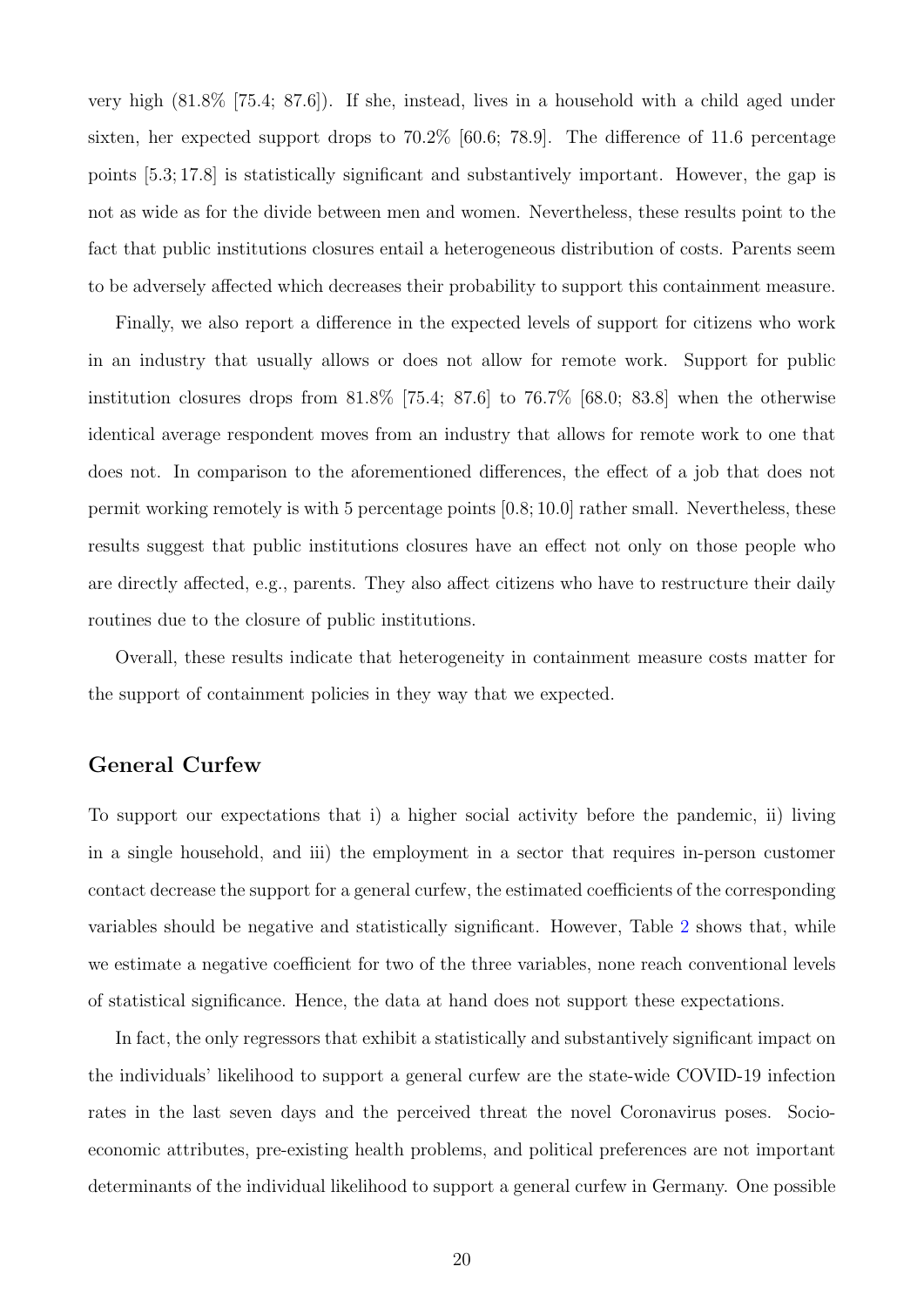explanation for this finding is that the containment measure costs of a general curfew imposed on everybody – irrespective of individual health conditions, socio-economic attributes, or political preferences – is so high that any heterogeneity in containment costs does not matter for public approval. This result may change, however, when infection rates are higher than during the time period we analyze in this study.

In sum, while other factors do not seem to determine the support for a general curfew, the individually perceived COVID-19 threat and state-wide COVID-19 incidences are strongly associated with the support for a general curfew.

# Conclusion

The global COVID-19 pandemic and the rapid spread of the novel coronavirus in 2020 has put governments around the world under enormous pressure. While there was a considerable lack of scientific knowledge about the virus, the German government swiftly implemented drastic and — at least in modern Western democracies — unprecedented policy measures which restricted the citizens' democratic liberties and heavily affected their everyday life. The initial lack of an effective treatment and a vaccination required resolute governmental action in order to contain the spread of the contagiuos virus and protect the public, particularly the vulnerable members of society. Despite the severity of the crisis and the far-reaching consequences the governmental containment strategy had for the citizens, we know little about how they think about these policies.

Against this background, the present study explores the determinants and dynamics in the public support for specific containment measures. Using data from a representative panel survey collected at a daily basis from March to July 2020, we find an astonishingly high support even for very strict containment measures at the beginning of the COVID-19 outbreak in Germany. This support, however, steadily decreases as the number of reported infections declines. While exhibiting the same declining trend, We also find different dynamics for the different policies investigated here.

By supplementing our aggregate analysis with a number of individual-level panel analyses, this study further reveals that, while the state-wide infection rates and the individually perceived threat strongly affect the number of containment measures respondents demand,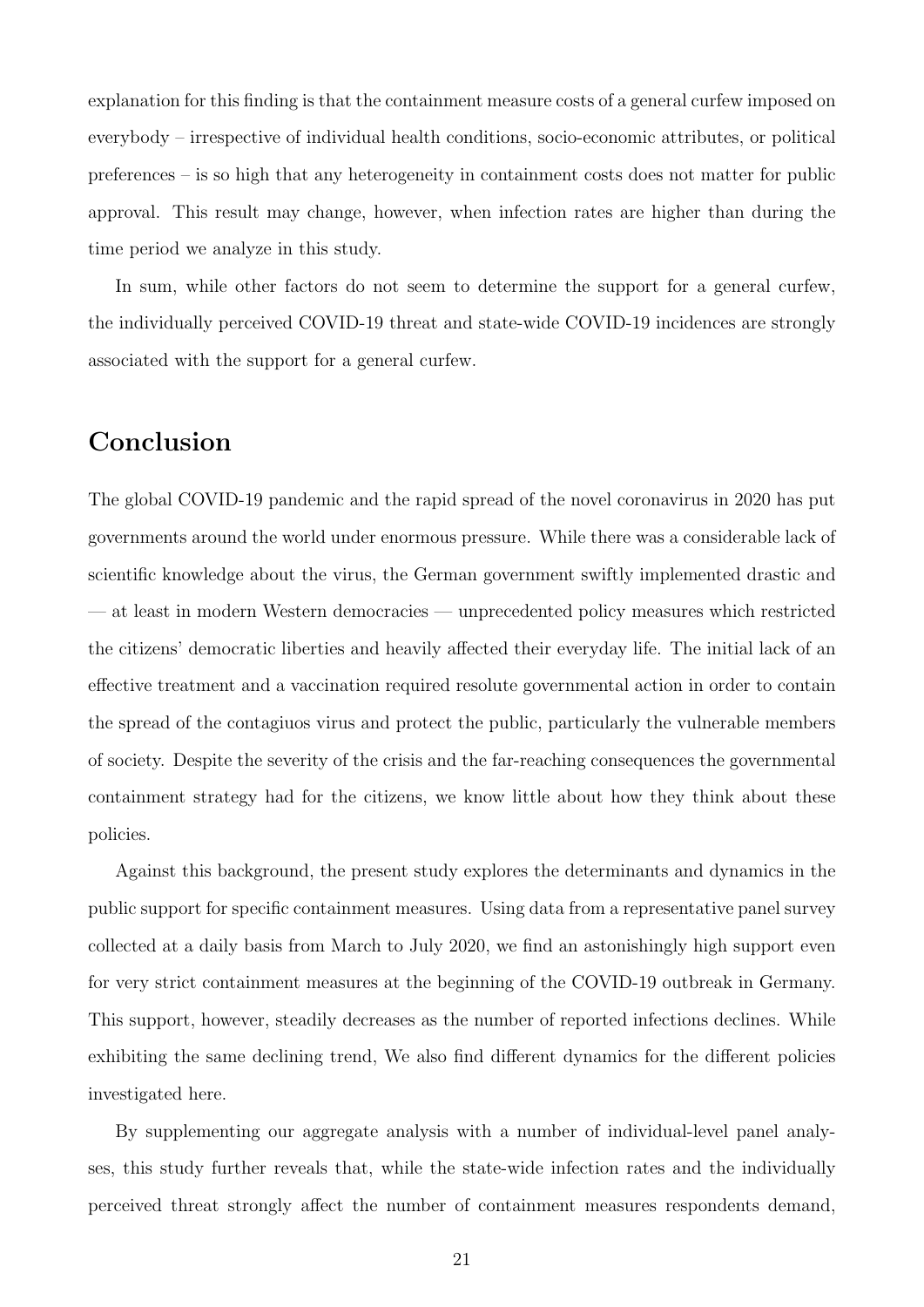socio-economic attributes, political preferences, and pre-existing health problems play a minor role for policy approval.

Finally, our investigation of the support for two policies particularly debated in Germany provides some empirical indication that citizens prefer effective policies which interfere with their everyday life as little as possible. At the same time, our study shows that socio-economic attributes, the individual health condition, behavioral and psychological factors, and political preferences are not sufficient to explain the individual support for these measures.

Taken together, since public approval is a crucial ingredient of democratic governance, the results presented here provide highly relevant insights that help scholars as well as governmental authorities and individual policy-makers to understand citizen attitudes and develop appropriate policy responses in times of crisis.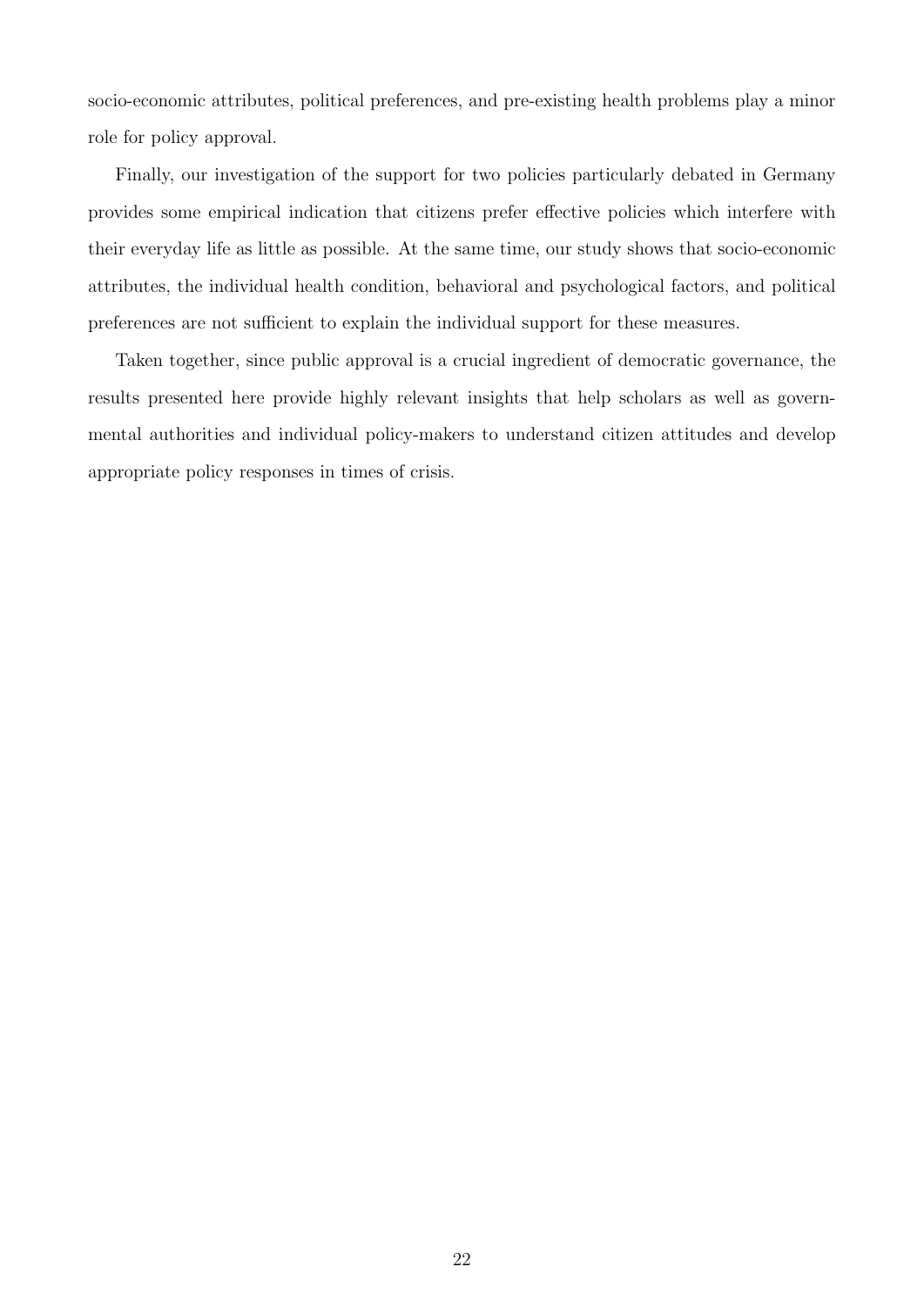## References

- <span id="page-22-0"></span>Blom, Annelies G., Carina Cornesse, Sabine Friedel, Ulrich Krieger, Marina Fikel, Tobias Rettig, Alexander Wenz, Sebastian Juhl, Roni Lehrer, Katja Möhring, Elias Naumann and Maximiliane Reifenscheid. 2020. "High-Frequency and High-Quality Survey Data Collection: The Mannheim Corona Study." Survey Research Methods 14(2):171–178. URL: https://ojs.ub.uni-konstanz.de/srm/article/view/7735
- <span id="page-22-1"></span>Blom, Annelies G., Christina Gathmann and Ulrich Krieger. 2015. "Setting Up an Online Panel Representative of the General Population: The German Internet Panel." Field Methods 27(4):391–408.

URL: https://doi.org/10.1177/1525822X15574494

- <span id="page-22-2"></span>Blom, Annelies G., Jessica M. E. Herzing, Carina Cornesse, Joseph W. Sakshaug, Ulrich Krieger and Dayana Bossert. 2017. "Does the Recruitment of Offline Households Increase the Sample Representativeness of Probability-Based Online Panels? Evidence From the German Internet Panel." Social Science Computer Review 35(4):498–520. URL: https://doi.org/10.1177/0894439316651584
- <span id="page-22-4"></span>Burton, Jonathan, Peter Lynn and Michaela Benzeval. 2020. "How Understanding Society: The UK Household Longitudinal Study Adapted to the COVID-19 Pandemic." Survey Research Methods 14(2):235–239.

URL: https://ojs.ub.uni-konstanz.de/srm/article/view/7746

<span id="page-22-3"></span>Cornesse, Carina, Annelies G. Blom, David Dutwin, Jon A. Krosnick, Edith D. De Leeuw, St´ephane Legleye, Josh Pasek, Darren Pennay, Benjamin Phillips, Joseph W. Sakshaug, Bella Struminskaya and Alexander Wenz. 2020. "A Review of Conceptual Approaches and Empirical Evidence on Probability and Nonprobability Sample Survey Research." Journal of Survey Statistics and Methodology 8(1):4–36.

URL: https://doi.org/10.1093/jssam/smz041

<span id="page-22-5"></span>Gummer, Tobias, Claudia Schmiedeberg, Martin Bujard, Pablo Christmann, Karsten Hank, Tanja Kunz, Detlev Lück and Franz J. Neyer. 2020. "The Impact of Covid-19 on Fieldwork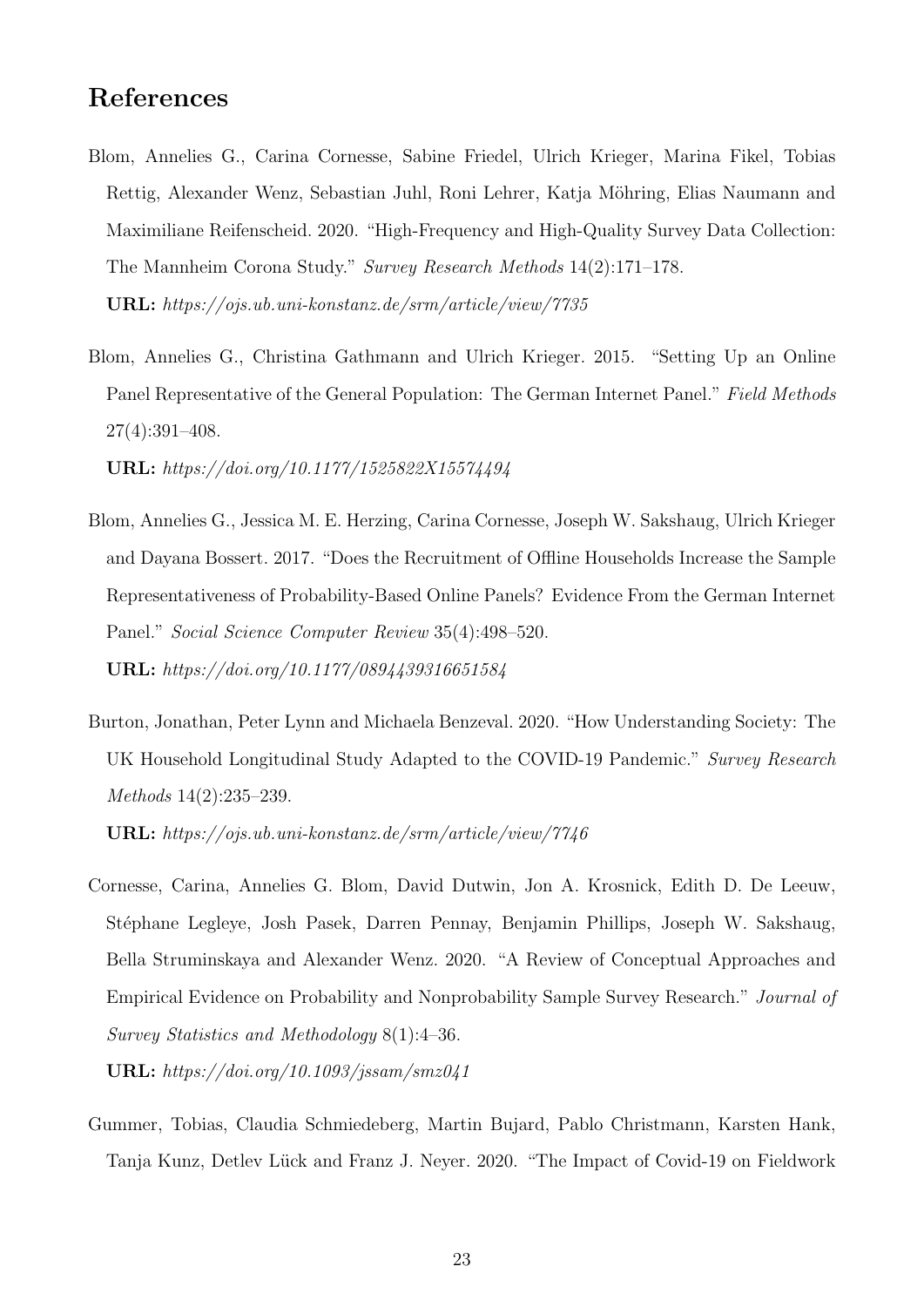Efforts and Planning in Pairfam and FReDA-GGS." Survey Research Methods 14(2):223–227. URL: https://ojs.ub.uni-konstanz.de/srm/article/view/7740

- <span id="page-23-2"></span>Hipp, Lena and Mareike Bünning. 2020. "Parenthood as a driver of increased gender inequality during COVID-19? Exploratory evidence from Germany." European Societies 0(0):1–16. URL: https://doi.org/10.1080/14616696.2020.1833229
- <span id="page-23-5"></span>Kühne, Simon, Martin Kroh, Stefan Liebig and Sabine Zinn. 2020. "The Need for Household Panel Surveys in Times of Crisis: The Case of SOEP-CoV." Survey Research Methods 14(2):195–203.

URL: https://ojs.ub.uni-konstanz.de/srm/article/view/7748

- <span id="page-23-3"></span>Lee, Ping-Ing, Ya-Li Hu, Po-Yen Chen, Yhu-Chering Huang and Po-Ren Hsueh. 2020. "Are children less susceptible to COVID-19?" Journal of Microbiology, Immunology and Infection 53(3):371–372.
- <span id="page-23-4"></span>M¨ohring, Katja, Elias Naumann, Maximiliane Reifenscheid, Annelies G. Blom, Alexander Wenz, Tobias Rettig, Roni Lehrer, Ulrich Krieger, Sebastian Juhl, Sabine Friedel, Marina Finkel and Carina Cornesse. 2020a. "Die Mannheimer Corona-Studie: Schwerpunktbericht zu Erwerbstätigkeit und Kinderbetreuung.".
- <span id="page-23-1"></span>Möhring, Katja, Elias Naumann, Maximiliane Reifenscheid, Annelies G. Blom, Alexander Wenz, Tobias Rettig, Roni Lehrer, Ulrich Krieger, Sebastian Juhl, Sabine Friedel, Marina Finkel and Carina Cornesse. 2020b. "Inequality in employment during the Corona lockdown: Evidence from Germany.".

URL: https://uni-tuebingen.de/en/faculties/faculty-of-economics-and-socialsciences/subjects/department-of-social-sciences/ifp/institute/people/comparative-publicpolicy-professor-seeleib-kaiser/journal-of-european-social-policy/jesp-european-socialpolicy-blog/newsfullview-jesp/article/inequality-in-employment-during-the-corona-lockdownevidence-from-germany/

<span id="page-23-0"></span>Naumann, Elias, Katja Möhring, Maximiliane Reifenscheid, Alexander Wenz, Tobias Rettig, Roni Lehrer, Ulrich Krieger, Sebastian Juhl, Sabine Friedel, Marina Fikel, Carina Cornesse and Annelies G. Blom. 2020. "COVID-19 policies in Germany and their social, political, and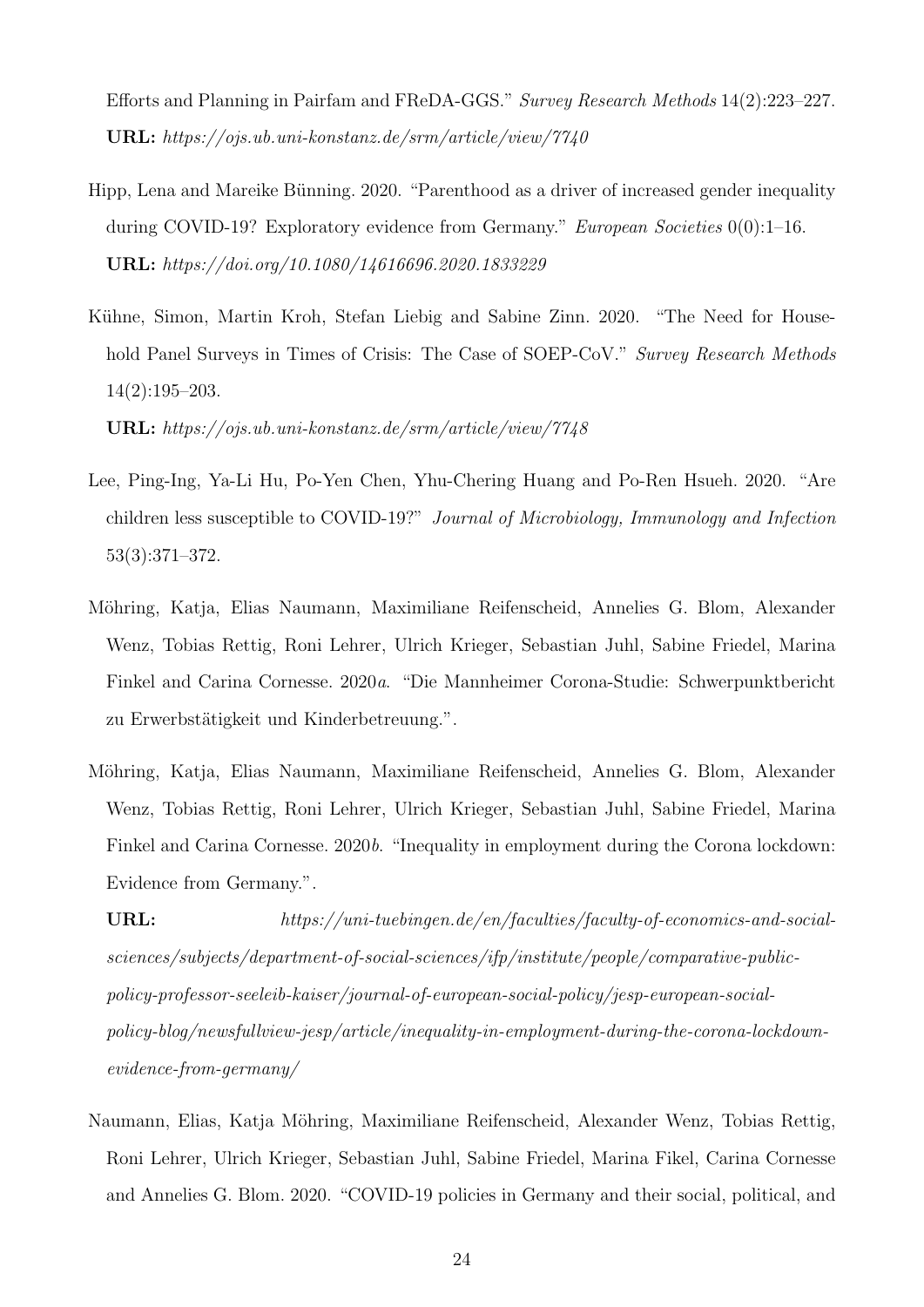psychological consequences." European Policy Analysis pp. 1–12. URL: https://doi.org/10.1002/epa2.1091

#### <span id="page-24-5"></span>Robert Koch Institut. 2020. "RKI COVID19.".

URL: https://www.arcgis.com/home/item.html?id=f10774f1c63e40168479a1feb6c7ca74

- <span id="page-24-3"></span>Sakshaug, Joseph W., Jonas Beste, Mustafa Coban, Tanja Fendel, Georg-Christoph Haas, Sebastian Hülle, Yuliya Kosyakova, Corinna König, Frauke Kreuter, Benjamin Küfner, Bettina Müller, Christopher Osiander, Silvia Schwanhäuser, Gesine Stephan, Ehsan Vallizadeh, Marieke Volkert, Claudia Wenzig, Christian Westermeier, Cordula Zabel and Stefan Zins. 2020. "Impacts of the COVID-19 Pandemic on Labor Market Surveys at the German Institute for Employment Research." Survey Research Methods 14(2):229–233. URL: https://ojs.ub.uni-konstanz.de/srm/article/view/7743
- <span id="page-24-1"></span>Sanyaolu, Adekunle, Chuku Okorie, Aleksandra Marinkovic, Risha Patidar, Kokab Younis, Priyank Desai, Zaheeda Hosein, Inderbir Padda, Jasmine Mangat and Mohsin Altaf. 2020. "Comorbidity and its Impact on Patients with COVID-19." SN Comprehensive Clinical Medicine 2(8):1069–1076.
- <span id="page-24-4"></span>Sastry, Narayan, Katherine McGonagle and Paula Fomby. 2020. "Effects of the COVID-19 Crisis on Survey Fieldwork: Experience and Lessons From Two Major Supplements to the U.S. Panel Study of Income Dynamics." Survey Research Methods 14(2):241–245. URL: https://ojs.ub.uni-konstanz.de/srm/article/view/7752
- <span id="page-24-2"></span>Schnell, Rainer and Menno Smid. 2020. "Methodological Problems and Solutions in Sampling for Epidemiological COVID-19 Research." Survey Research Methods 14(2):123–129. URL: https://ojs.ub.uni-konstanz.de/srm/article/view/7749
- <span id="page-24-0"></span>Vezzoni, Cristiano, Riccardo Ladini, Francesco Molteni, Giulia M. Dotti Sani, Ferruccio Biolcati, Antonio Chiesi, Marco Maraffi, Simona Guglielmi, Andrea Pedrazzani and Paolo Segatti. 2020. "Investigating the Social, Economic and Political Consequences of Covid-19: A Rolling Cross-Section Approach." Survey Research Methods 14(2):187–194. URL: https://ojs.ub.uni-konstanz.de/srm/article/view/7745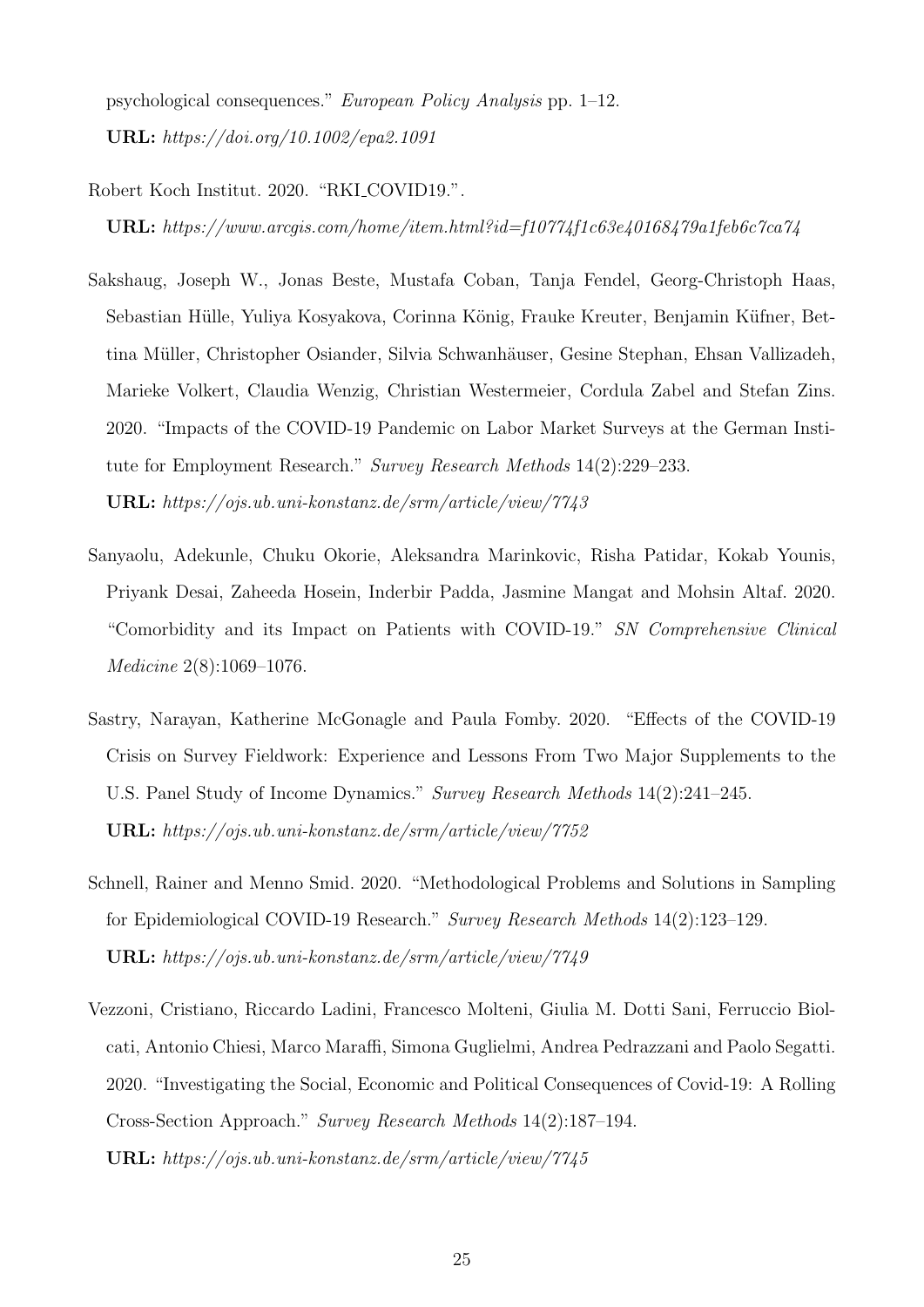- <span id="page-25-3"></span>Will, Gisela, Regina Becker and Dominik Weigand. 2020. "COVID-19 Lockdown During Field Work." Survey Research Methods 14(2):247–252. URL: https://ojs.ub.uni-konstanz.de/srm/article/view/7753
- <span id="page-25-0"></span>World Health Organization. 2020. "WHO Director-General's opening remarks at the media briefing on COVID-19 – 11 March 2020.".
	- URL: https://www.who.int/dg/speeches/detail/who-director-general-s-opening-remarks-atthe-media-briefing-on-covid-19—11-march-2020
- <span id="page-25-1"></span>Yang, Jing, Ya Zheng, Xi Gou, Ke Pu, Zhaofeng Chen, Qinghong Guo, Rui Ji, Haojia Wang, Yuping Wang and Yongning Zhou. 2020. "Prevalence of Comorbidities and Its Effects in Patients Infected With SARS-CoV-2: A Systematic Review And Meta-Analysis." International Journal of Infectious Diseases 94:91–95.
- <span id="page-25-2"></span>Zoch, Gundula, Ann-Christin Bächmann and Basha Vicari. 2020. "Who cares when care closes? Care-arrangements and parental working conditions during the COVID-19 pandemic in Germany." European Societies  $0(0)$ :1–13. URL: https://doi.org/10.1080/14616696.2020.1832700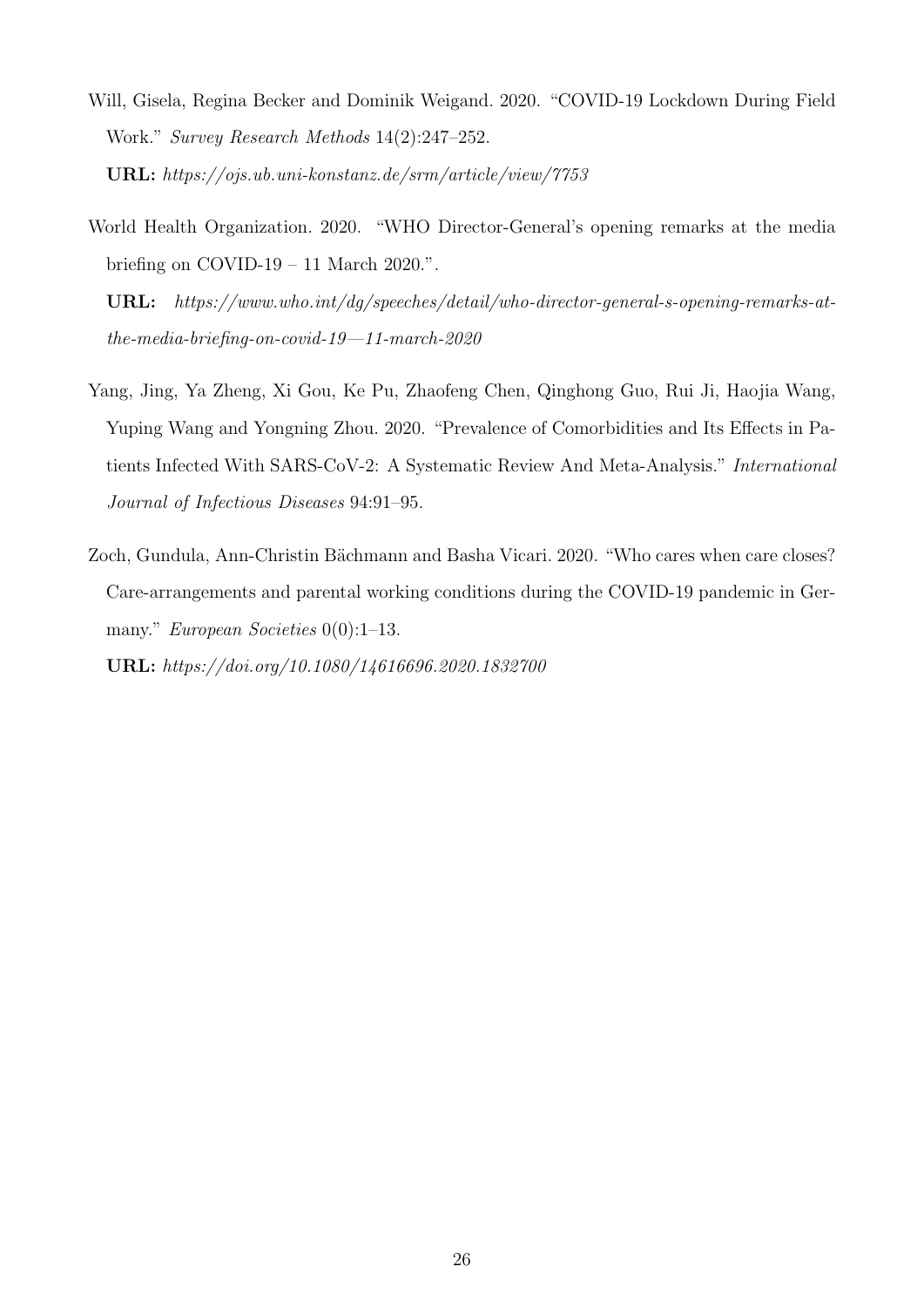# Appendix: Question texts

## Policy Demands, MCS: SCPX006

#### English translation

In Germany, measures to contain the Corona pandemic are being or were discussed and imposed. We would like to know from you what you think about already imposed and potential future measures. Which of the following measures do you find appropriate given today's situation?

Please choose all measures that you find appropriate.

- Closures of public institutions (e.g., universities, schools, and daycare centers)
- Closure of national borders for travellers
- Prohibition of events with more than 100 participants
- General curfew
- Halting of local and long-distance public transportation
- I find none of these measures for appropriate

#### Original (German)

In Deutschland werden und wurden zur Eindämmung der Corona-Pandemie verschiedene Maßnahmen diskutiert und ergriffen. Wir möchten nun von Ihnen wissen, was Sie von bereits beschlossenen Maßnahmen als auch von möglichen zukünftigen Maßnahmen halten. Welche der folgenden Maßnahmen halten Sie in der heutigen Situation für angemessen?

Bitte geben Sie alle Maßnahmen an, die Sie für angemessen halten.

- Schließung öffentlicher Einrichtungen (z.B. Universitäten, Schulen und Kindergärten)
- Schließung der Landesgrenzen für Reisende
- Verbot von Veranstaltungen mit mehr als 100 Teilnehmern
- Allgemeine Ausgangssperre
- Einstellung des Nah- und Fernverkehrs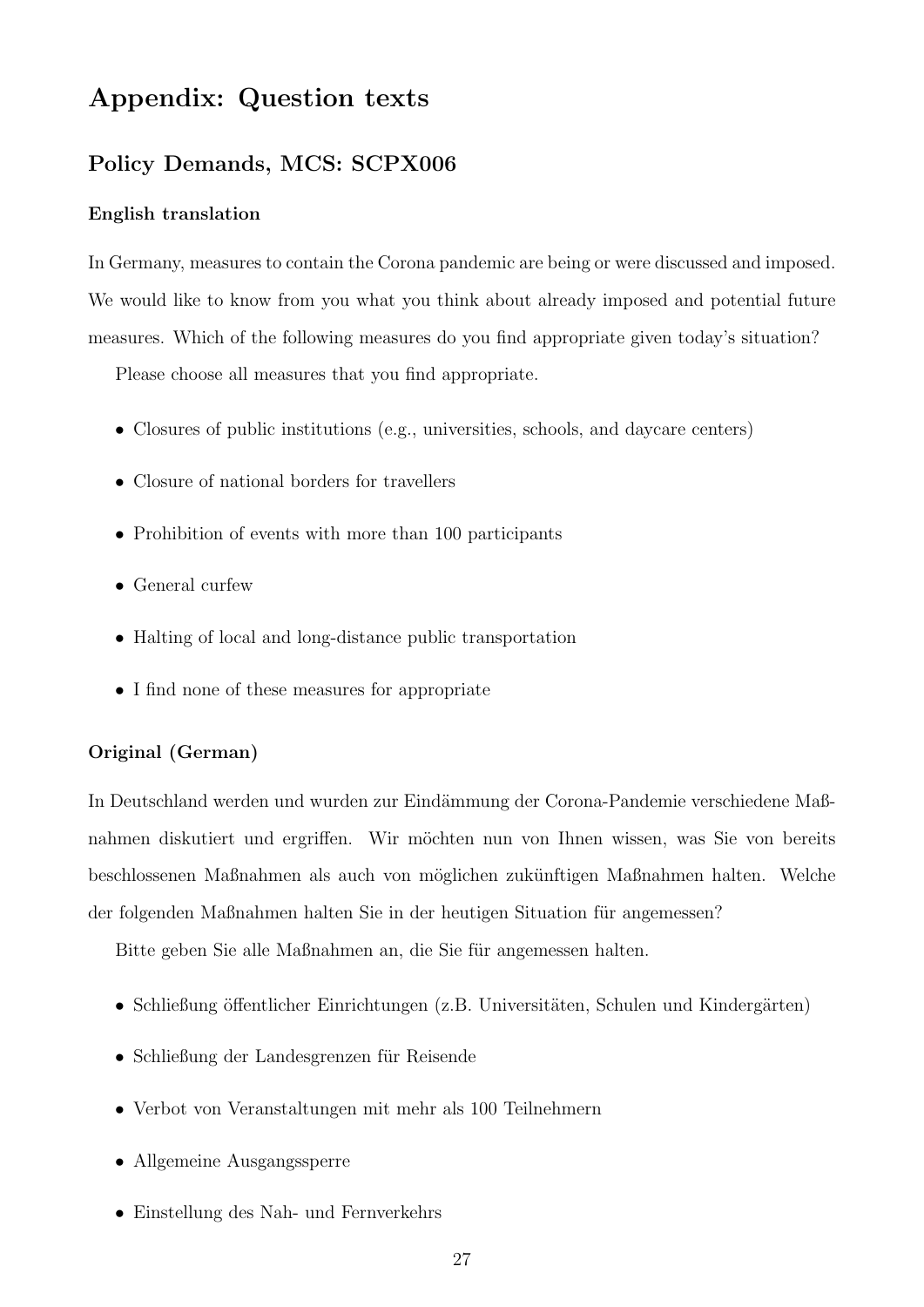• Ich halte keine dieser Maßnahmen in der heutigen Situation für angemessen.

## Threat, MCS: SCBX003

#### English translation

To what extent to you perceive the Corona virus pandemic as a threat to you?

- no threat to me at all  $(0)$  extreme threat to me  $(10)$
- don't know

## Original (German)

Inwiefern empfinden Sie die Corona-Virus-Pandemie als Bedrohung für sich selbst?

- überhaupt keine Bedrohung für mich  $(0)$  extreme Bedrohung für mich  $(10)$
- weiß nicht

## Income previous month, MCS: SCDX001

A respondent was asked this question whenever she participated in the MCS for the first time in a given months. In the question text below, the name of the month was replaced accordingly. MCS question codes are: SCDX001, SCDX005, SCDX007, SCDX008, SCDX009.

#### English translation

How much money was roughly available to your household in February 2020? Please consider your income from wages, self-employed work, pensions, but also income from public transfers, rents, wealth, housing benefits, child benefits, and other sources of income.

- below 150 Euro
- 150 up to 400 Euro
- 400 up to 1000 Euro
- 1000 up to 1500 Euro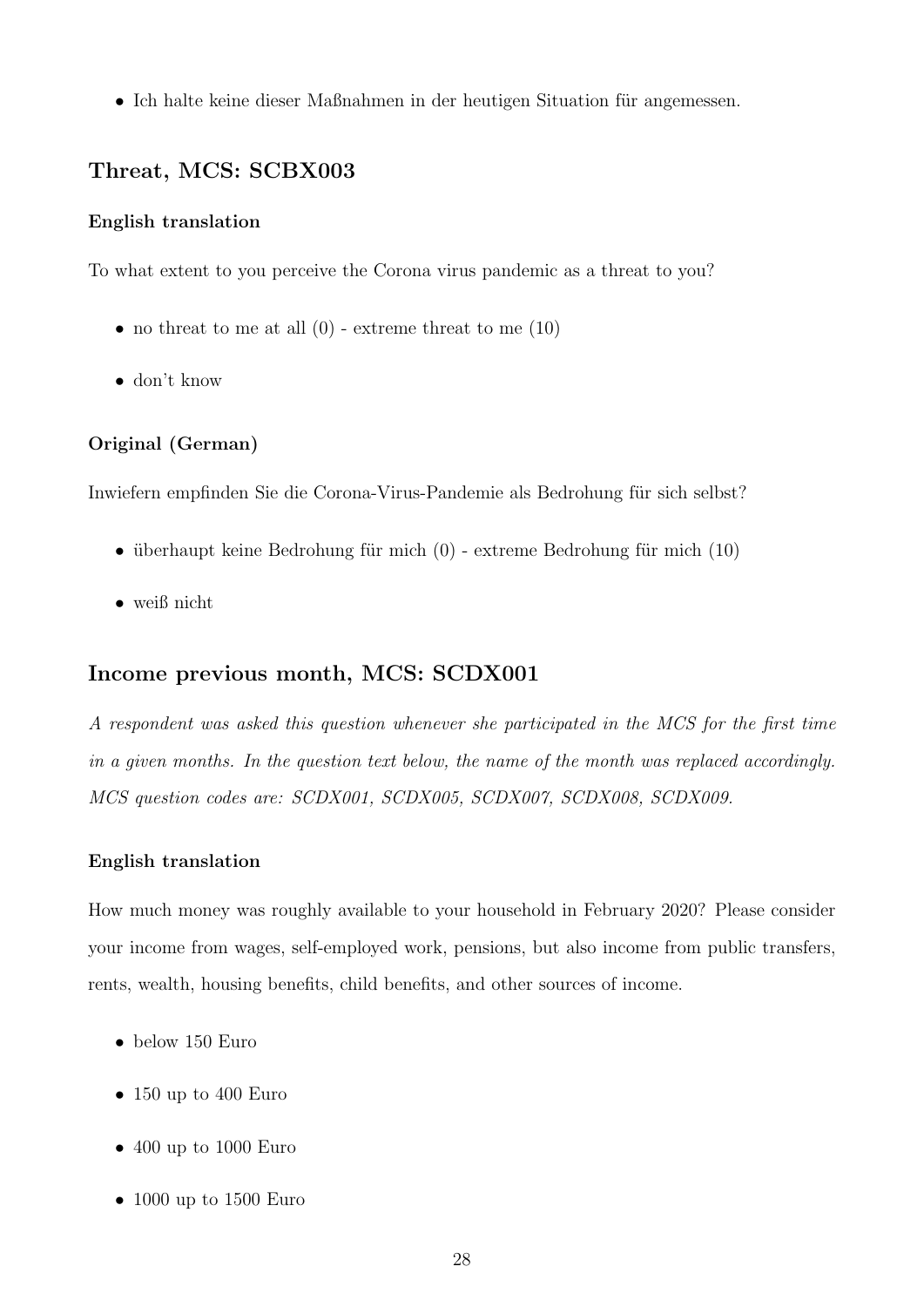- 1500 up to 2000 Euro
- 2000 up to 2500 Euro
- 2500 up to 3000 Euro
- 3000 up to 3500 Euro
- 3500 up to 4000 Euro
- 4000 up to 4500 Euro
- 4500 up to 5000 Euro
- 5000 up to 5500 Euro
- 5500 up to 6000 Euro
- 6000 up to 7500 Euro
- 7500 Euro and more
- don't know
- no answer

## Original (German)

Wie viel Geld stand Ihrem Haushalt im Februar 2020 in etwa zur Verfügung? Berücksichtigen Sie bitte Einkünfte aus Lohn, Gehalt, selbstständiger Tätigkeit, Rente und Pension, aber auch Einkünfte aus öffentlichen Beihilfen, Vermietung und Verpachtung, Vermögen, Wohngeld, Kindergeld und sonstige Einkünfte.

- unter 150 Euro
- 150 up to 400 Euro
- 400 up to 1000 Euro
- 1000 up to 1500 Euro
- 1500 up to 2000 Euro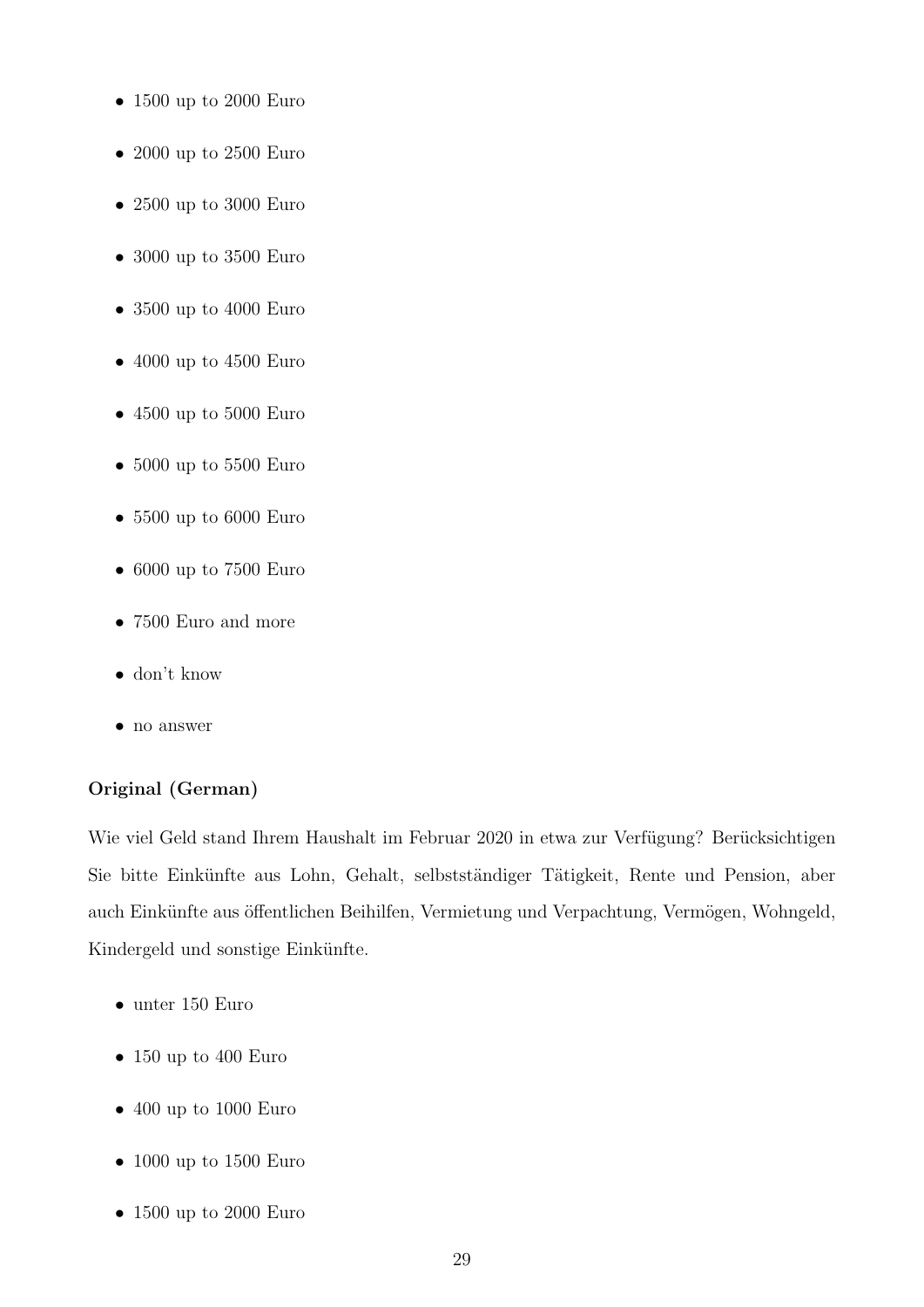- 2000 up to 2500 Euro
- 2500 up to 3000 Euro
- 3000 up to 3500 Euro
- 3500 up to 4000 Euro
- 4000 up to 4500 Euro
- 4500 up to 5000 Euro
- 5000 up to 5500 Euro
- 5500 up to 6000 Euro
- 6000 up to 7500 Euro
- 7500 Euro und mehr
- Weiß nicht
- Keine Angabe

## Medical pre-condition, MCS: SCTX001

#### English translation

Do you suffer from one or several of these medical conditions: obesity, diabetes, high blood pressure, issues with the heart, breathing, the lungs, or the liver as well as cancer or a weak immune system?

- Yes
- No

### Original (German)

Leiden Sie unter einem oder mehreren der folgenden Gesundheitsprobleme: Übergewicht, Diabetes, Bluthochdruck, Herz- oder Atemprobleme, Lungen-, Leber- oder Krebserkrankungen oder einem geschw¨achten Immunsystem?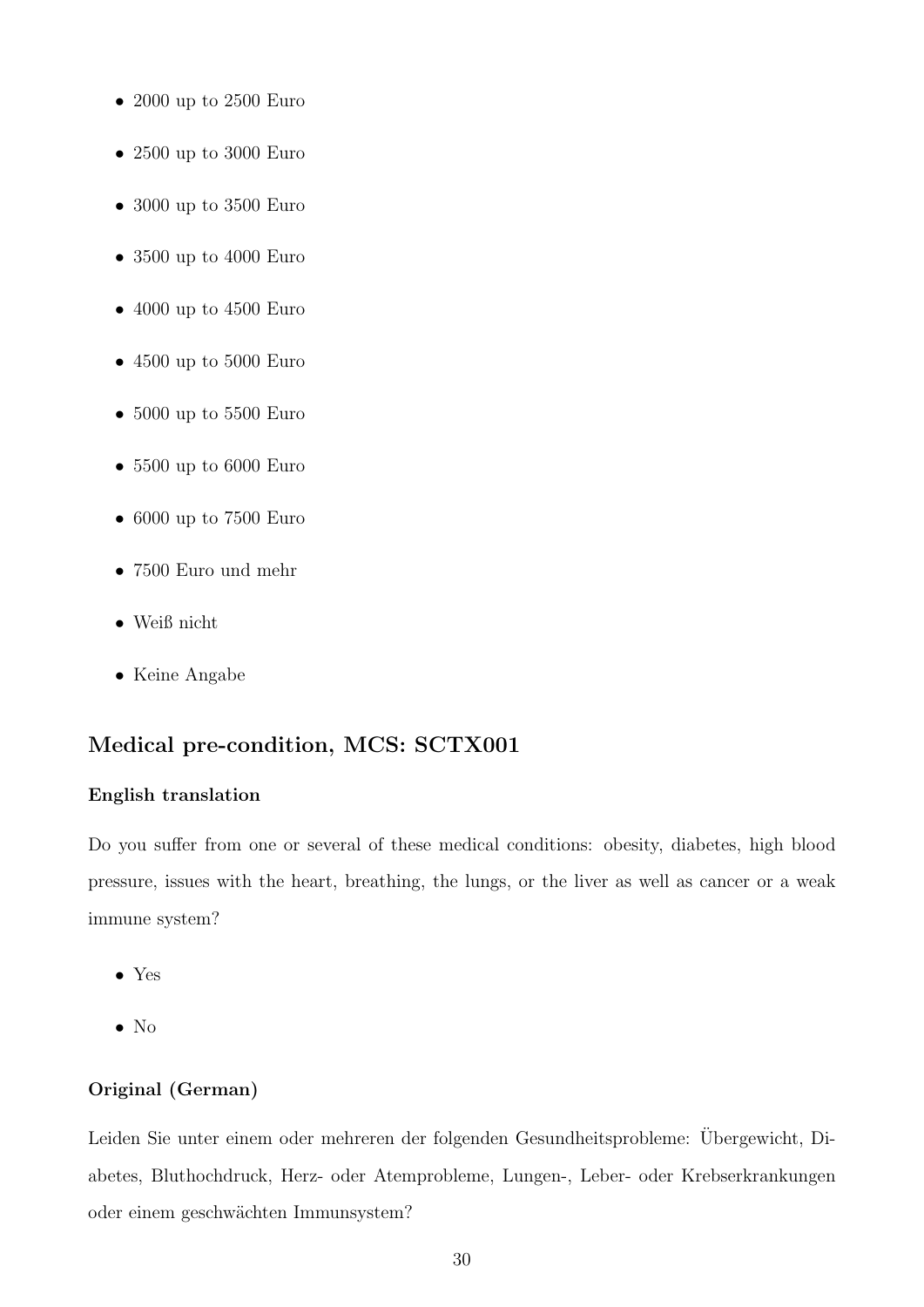- Ja
- Nein

## Children in household, MCS: SCFX001

#### English translation

How many children below the age of 16 live in your household?

- Text box:  $1 99$
- no person below the age of 16

## Original (German)

Wie viele Kinder unter 16 Jahren leben in Ihrem Haushalt?

- Textbox:  $1 99$
- keine Personen unter 16 Jahren

## Social activity, MCS: SCBX001

### English translation

How often did you meet friends, family, or colleagues in your leisure time during the week from 2 March to 8 March, i.e., the week before the first Corona measures were imposed?

- Not at all
- Once during this week
- Multiple times during this week
- Daily or multiple times a day
- Don't know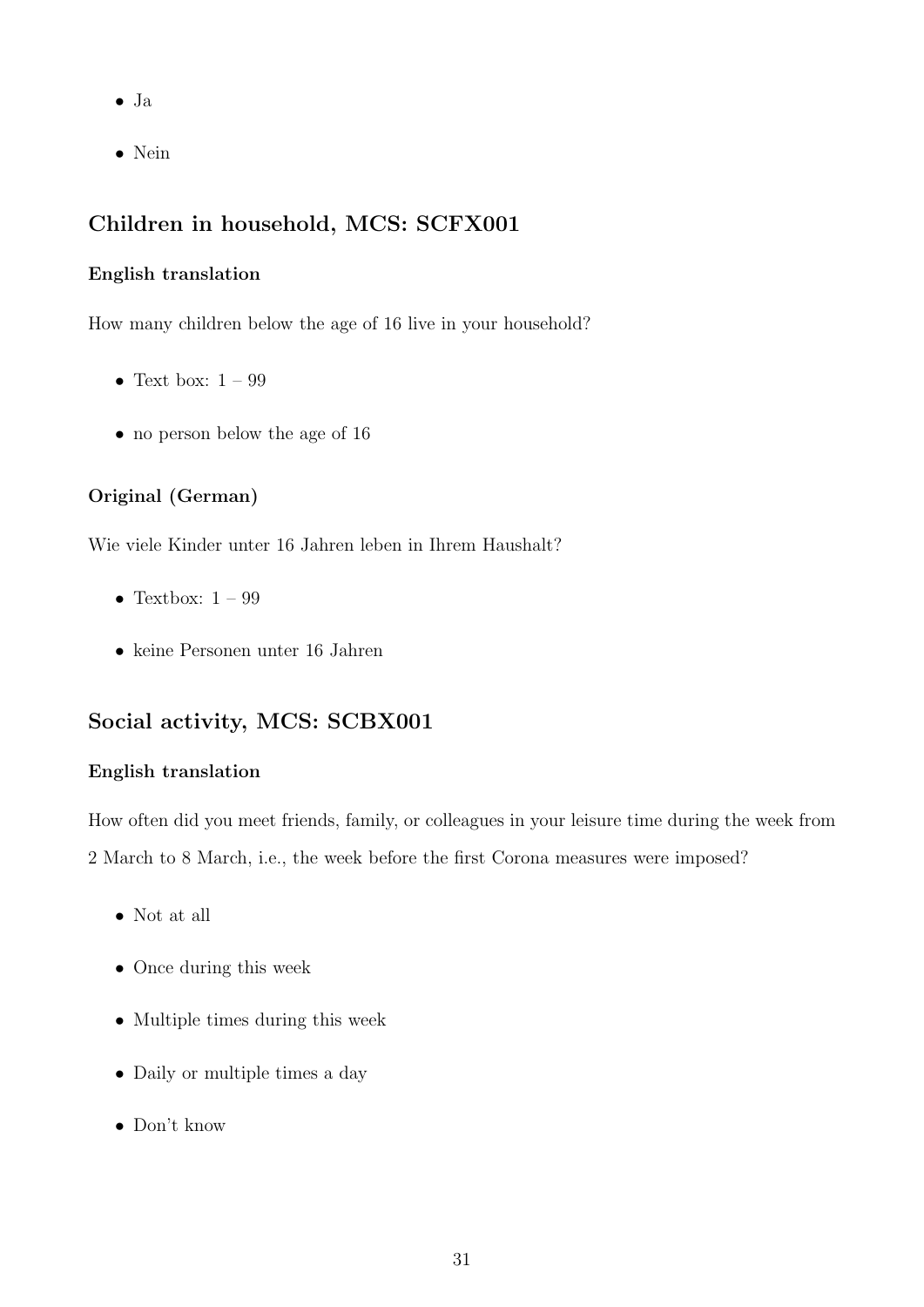## Original (German)

Wie oft haben Sie sich in der Woche vom 2.-8. März, also in der Woche bevor die ersten Corona-Maßnahmen in Kraft traten, mit Freunden, Verwandten oder privat mit Arbeitskollegen getroffen?

- Gar nicht
- Einmal in dieser Woche
- Mehrmals in dieser Woche
- Täglich oder mehrmals am Tag
- weiß nicht

## Industry, GIP (September 2019): AA43458

## English translation

Can you assign you (last) professional occupation to one of the following sectors?

- 1. agriculture and forestry, fisheries
- $\bullet$  2. Mining
- 3. Manufacturing (e.g., production of food, clothing, chemical products, pharmaceutical products, electronic products, cars, or machines)
- 4. Energy supply
- 5. Water supply, Waste water and garbage disposal
- 6. Construction
- 7. Trading (whole sale and retail); maintenance and repair of vehicles
- 8. Traffic, logistics or stock keeping (transport of good and people)
- 9. Hospitality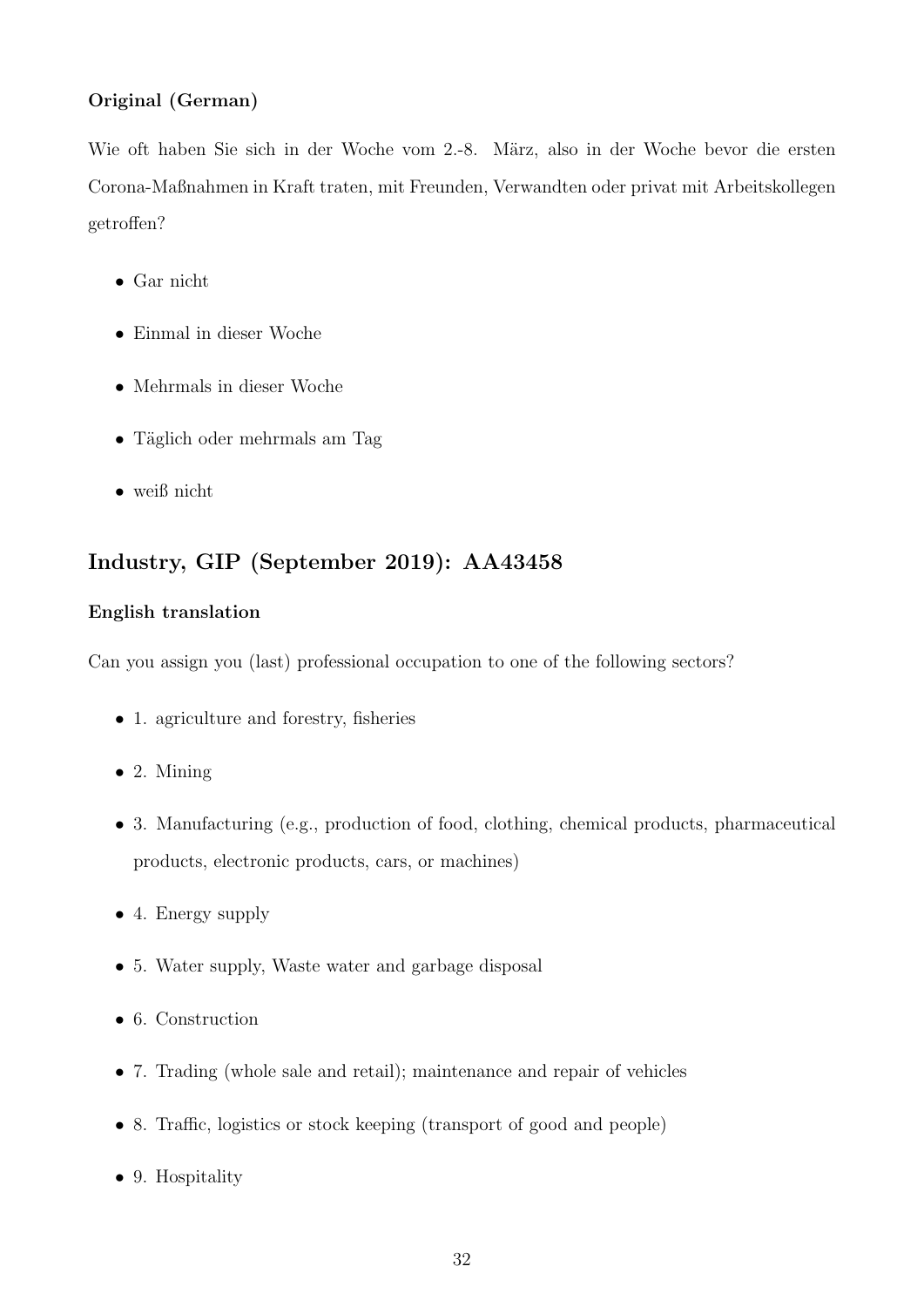- 10. Information and communication (publishing, software programming, radio and TV, telecommunication)
- 11. Financial services, insurance services
- 12. Real estate (agencies, property management and the like)
- 13. Freelance, scientific, or technical services (e.g, legal or tax counseling, architects, marketing and market research)
- 14. Other business services (e.g., car rental, human resources, travelling agencies)
- 15. Public administration, courts, public security, defense, social insurances
- 16. Education (e.g., daycare, schools, universities)
- 17. Health and welfare (e.g, medical practice, hospitals, nursing homes)
- 18. Arts, entertainment and leisure (e.g., theatre, museums, cinema, gyms)
- 19. Others

### Original (German)

Können Sie Ihre (letzte) berufliche Tätigkeit einem der folgenden Wirtschaftsbereiche zuordnen?

- 1. Land- und Forstwirtschaft, Fischerei
- 2. Bergbau und Gewinnung von Steinen und Erden
- 3. Verarbeitendes Gewerbe (beispielsweise Herstellung von Nahrungsmitteln, Bekleidung, chemischen Erzeugnissen, pharmazeutischen Produkten, elektrischen Erzeugnissen, Autos oder Maschinen)
- 4. Energieversorgung
- 5. Wasserversorgung, Abwasser- und Abfallentsorgung
- 6. Baugewerbe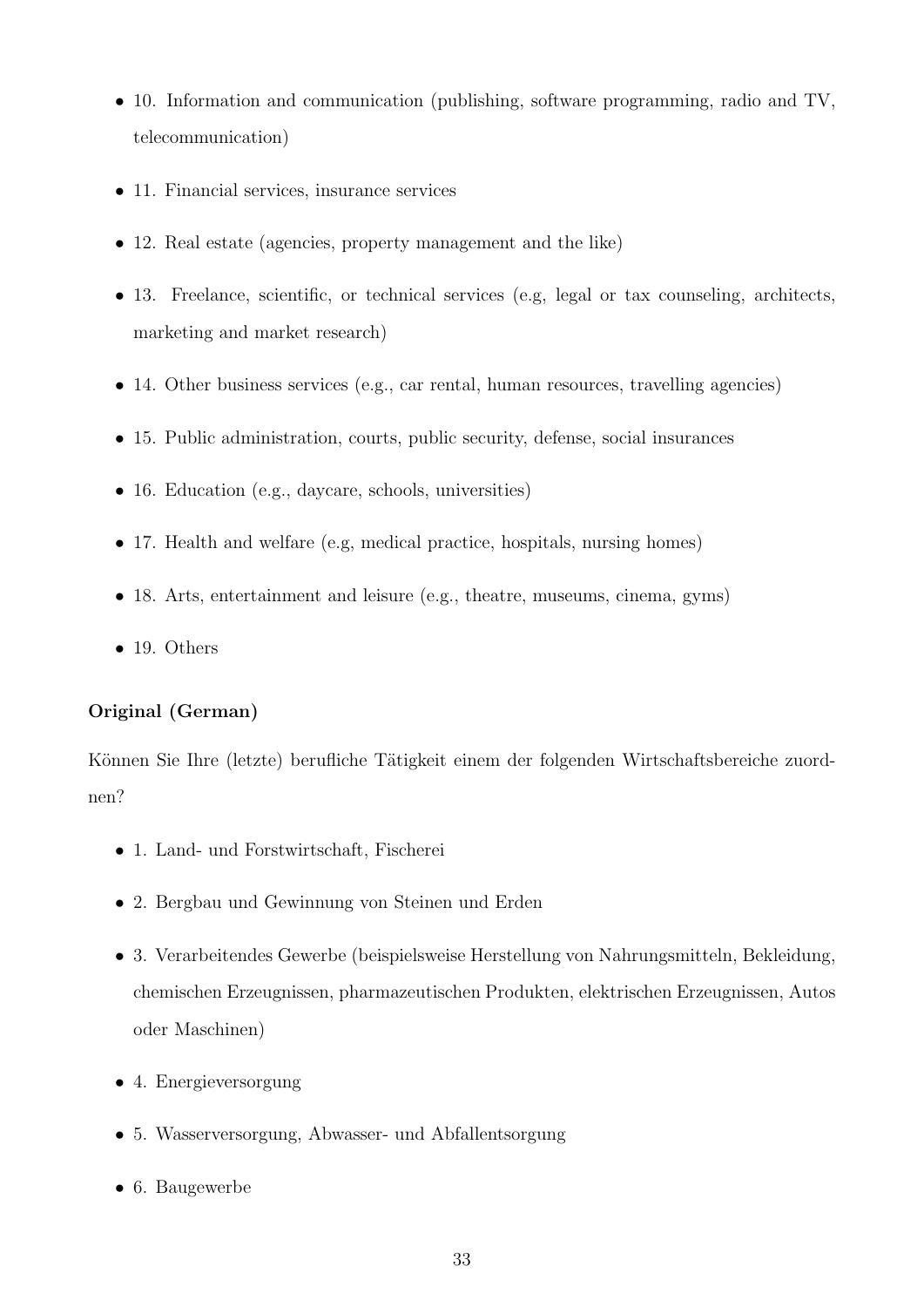- 7. Handel (Groß-, aber auch Einzelhandel); Instandhaltung und Reparatur von KfZ
- 8. Verkehr, Logistik oder Lagerei (Personen- oder Warenbeförderung)
- 9. Gastgewerbe
- 10. Information und Kommunikation (Verlagswesen, Softwareprogrammierung, Rundfunk und Fernsehen, Telekommunikation)
- 11. Erbringung von Finanz- oder Versicherungsdienstleistungen
- 12. Grundstücks- und Wohnungswesen (Immobilienmakler, Immobilienverwaltung und ¨ahnliches)
- 13. Erbringung von freiberuflichen, wissenschaftlichen und technischen Dienstleistungen (zum Beispiel Rechts- und Steuerberatung, Architekten, Werbung und Marktforschung)
- 14. Erbringung von sonstigen wirtschaftlichen Dienstleistungen (zum Beispiel Autovermietung, Personalvermittlungen, Reisebüros)
- 15. Öffentliche Verwaltung, Gerichte, Öffentliche Sicherheit, Verteidigung, Sozialversicherung
- 16. Erziehung und Unterricht (zum Beispiel Kindergärten, Schulen, Universitäten)
- 17. Gesundheits- und Sozialwesen (zum Beispiel Arztpraxen, Krankenhäuser, Pflegeheime)
- 18. Kunst, Unterhaltung und Erholung (zum Beispiel Theater, Museen, Kino, Sport- und Fitnesszentren)
- 19. Sonstiges

## Left-right self-placement, GIP (September 2019): AA43040a

#### English translation

In politics, people often talk about "left" and "right". Using this scale, where would you place yourself when 1 is "left" and 11 is "right"?